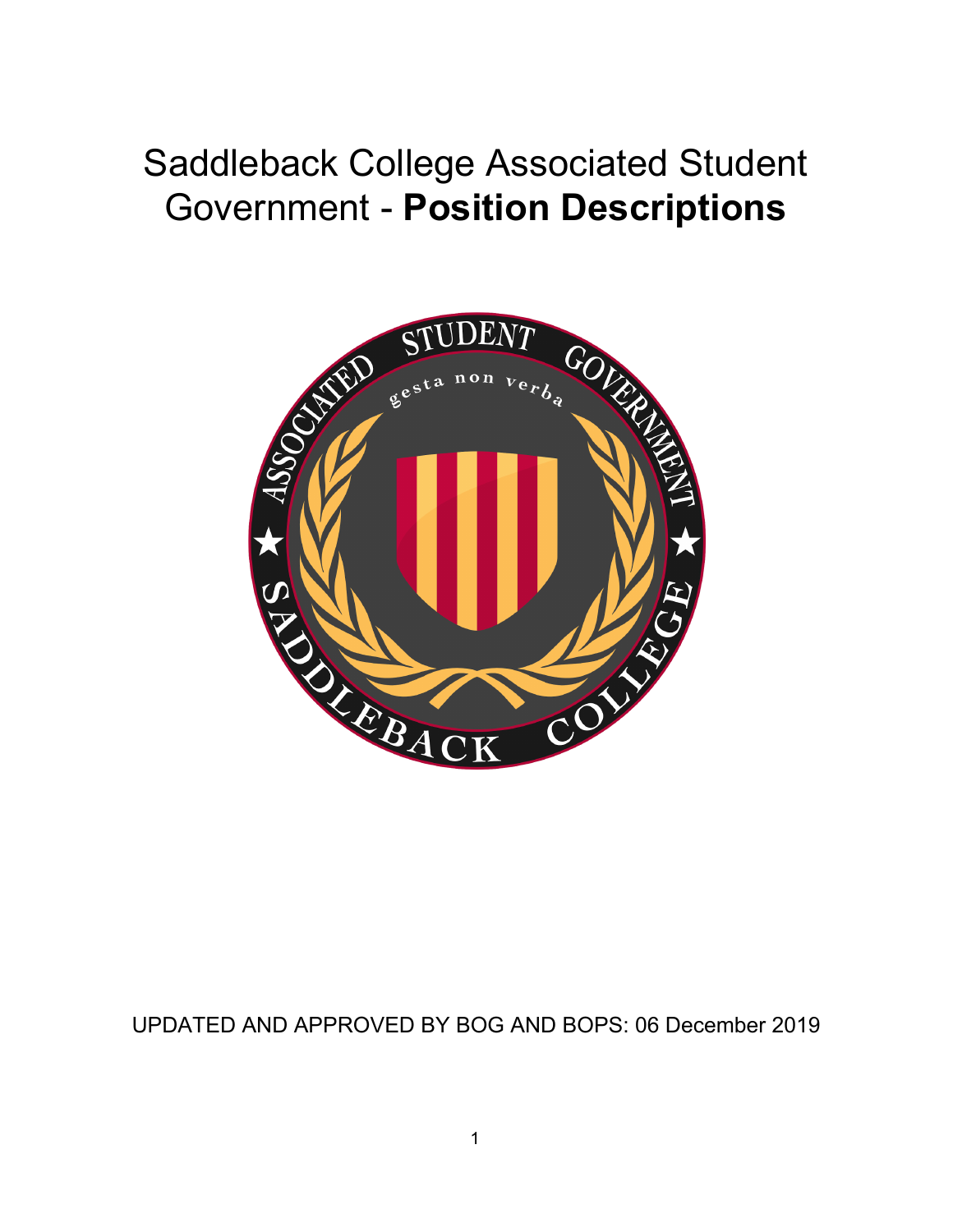# **Table of Contents**

| <b>President</b>                                               | $\mathbf{3}$ |
|----------------------------------------------------------------|--------------|
| <b>Vice President</b>                                          | 4            |
| <b>Director of Human Resources and Administration</b>          | 6            |
| <b>Director of Budget and Finance Committee</b>                | 7            |
| <b>Director of Events Committee</b>                            | 8            |
| <b>Director of Inter-Club Council</b>                          | 9            |
| <b>Director of Publicity Committee</b>                         | 10           |
| <b>Director of Veterans Student Council</b>                    | 11           |
| <b>Director of International and Diversity Student Council</b> | 12           |
| <b>Director of Campus Sustainability Council</b>               | 13           |
| <b>Director of Honors Student Council</b>                      | 14           |
| <b>Director of Division Affairs and Services</b>               | 15           |
| <b>Director of External Affairs</b>                            | 17           |
| <b>Administrative Coordinator</b>                              | 19           |
| <b>Officer of Events</b>                                       | 22           |
| <b>Officer of Finance</b>                                      | 25           |
| <b>Officer of Publicity</b>                                    | 27           |
| <b>Specialized Officer Positions</b>                           | 28           |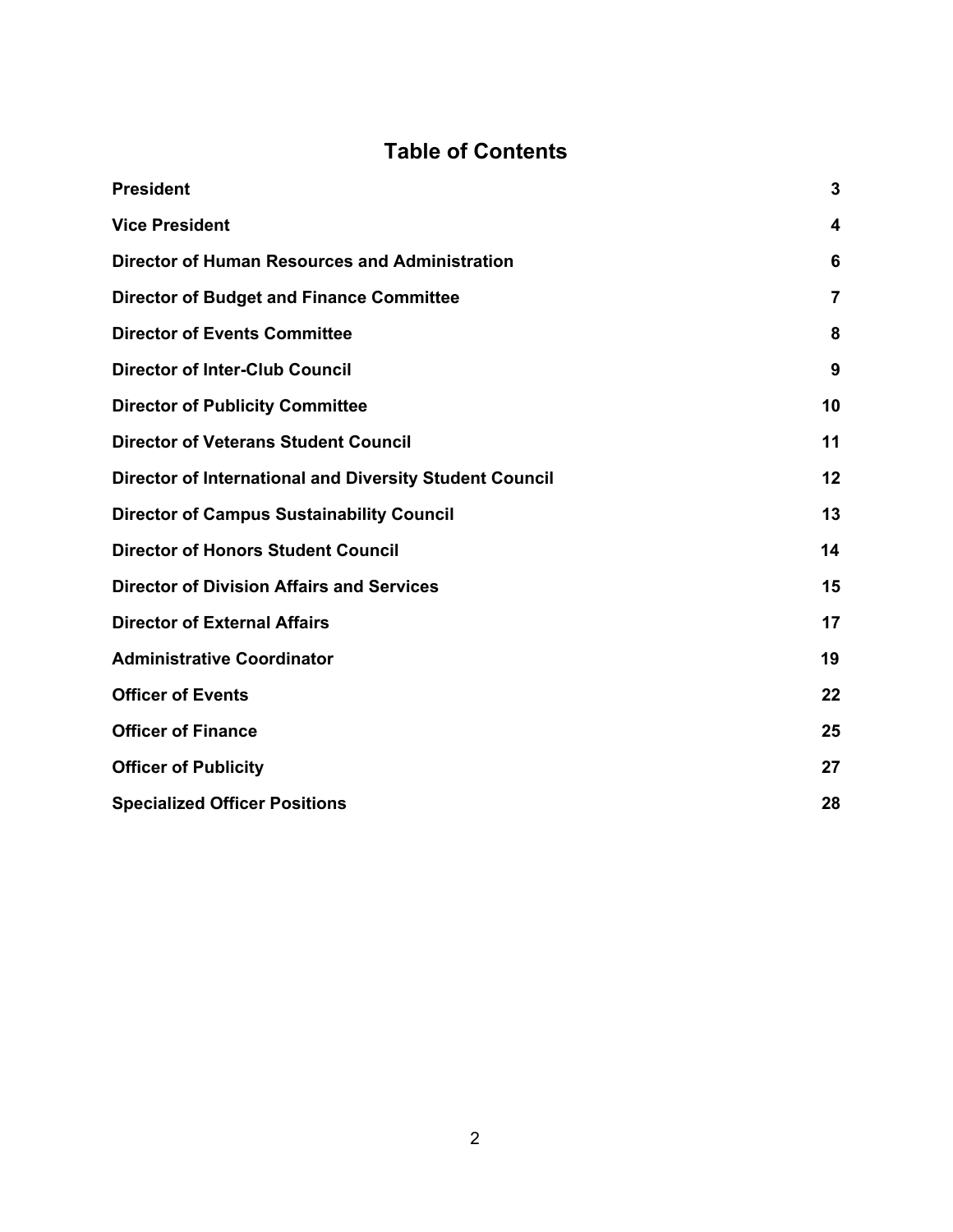# President

#### *Reports to the Board of Governance, Board of Trustees and the President of Saddleback College*

- Must attend weekly Board of Governance meetings under enforcement of the absence rule.
- Shall serve as the chair of ASG BOG meetings, with the right to vote in order to break a tie.
- Shall represent ASG and the ASSC at all necessary social, ceremonial, and political occasions, and shall serve as a liaison to the SC President and the Board of Trustees on matters of student affairs.
- Shall represent ASG and the ASSC at all necessary social, ceremonial, and political occasions, and shall serve as a liaison to the SC President and the Board of Trustees on matters of student affairs.
- Shall serve as an ex-officio member of all ASG committees and task forces.
- Shall serve on the following college/district-wide committees: *SOCCCD Board of Trustees*, *Consultation Council*, *Board of Governors, Accreditation*, *Board Policy,* and *Administrative Regulation Advisory Council, and Chancellor's Council*.
- Has the right to temporarily appoint an eligible applicant who is a current member of the ASG to a vacant position, but the BOD must approve the appointment to make it permanent.
- Will be responsible for attending all campus/district-wide committee meetings that no other ASG representative is able to attend.
- Shall maintain contact with and communicate regularly with the Vice President.
- Shall serve on College and District committees, grievance panels, judicial hearing panels, and hiring committees, as requested.
- Reserves the right to fairly and equitably assign members with tasks and responsibilities that may not be specified in the ASG Bylaws.
- Shall create any taskforce that he or she deems necessary and/or beneficial to carry out the business of ASG.
- Must receive training in chairing and leading a committee, council, and taskforce meetings by the ASG Advisor and previous president.
- Must meet individually with Director of Student Development once a month and also once before the first meeting of their committee/council/task force each semester in order to clarify and discuss the duties and business of the committee/council/task force.
- May create committee positions as needed, for an allotted time. This position will be a non-voting member of their appointed committee.
- Responsible to attend college or district wide committee meetings that pertain to their position that may otherwise not be specified in the Bylaws.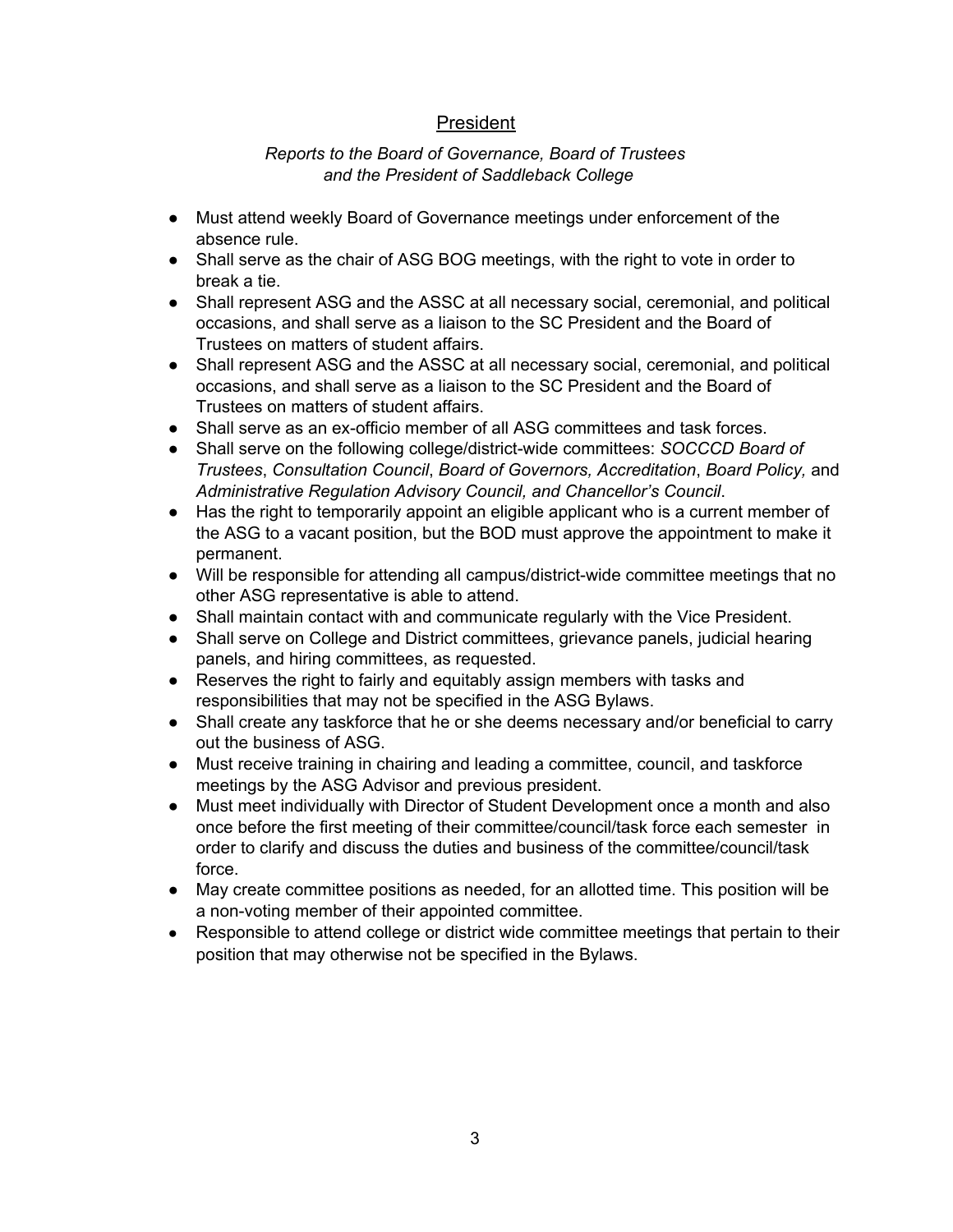# Vice President

- <span id="page-3-0"></span>● Must attend weekly Board of Governance meetings under enforcement of the absence rule.
- Has voting power in all matters voted or polled on in the BOG meetings.
- Shall chair all BOPS meetings and only vote in order to break a tie in BOPS meetings.
- Shall serve as an ex-officio member of all committees of ASG.
- Highly recommended to serve on the following college/district-wide committees: *Operational Support and Resources, Accreditation*
- May temporarily appoint a current member of the ASG to a vacant position with the approval of BOG.
- May create committee/council positions as needed, for an allotted time. This position will be a non-voting member of the committee/council.
- Will be responsible for attending all campus/district-wide committee meetings that no other ASG representative is able to attend.
- May recommend the removal of any individual that has failed to uphold his or her responsibilities and duties of their position to the Judiciary Committee's disciplinary process.
- Shall maintain contact with and communicate regularly with the President.
- Shall serve on College and District committees, grievance panels, judicial hearing panels, and hiring committees in instances in which the President is unavailable.
- Reserves the right to fairly and equitably assign members with tasks and responsibilities that may not be specified in the ASG Bylaws.
- Shall create any taskforce that he or she deems necessary and/or beneficial to carry out the business of ASG.
- Must receive training in chairing and leading committee, council, and task force meetings by the ASG Advisor and previous Vice President.
- Must meet individually with the President once a month in order to clarify and discuss the duties and business of their position.
- Must meet individually with Director of Student Development once a month and each semester in order to clarify and discuss the duties and business of their position.
- Responsible to attend college or district wide committee meetings that pertain to their position that may otherwise not be specified in the Bylaws.
- Must be ready to serve on a college or district wide committee if requested by the President.
- May sign requisitions before forwarding them to the Student Development Office if the President is unavailable.
- Must maintain regular contact with all directors in the Board of Directors to ensure there is proper and efficient communication.
- Will be encouraged to attend Events Committee and ICC meetings and work closely with the Director of Human Resources.
- Shall be responsible for verifying the number of hours each member has volunteered at the event.
- Responsible for overseeing the ASG internal operations, if requested by the President.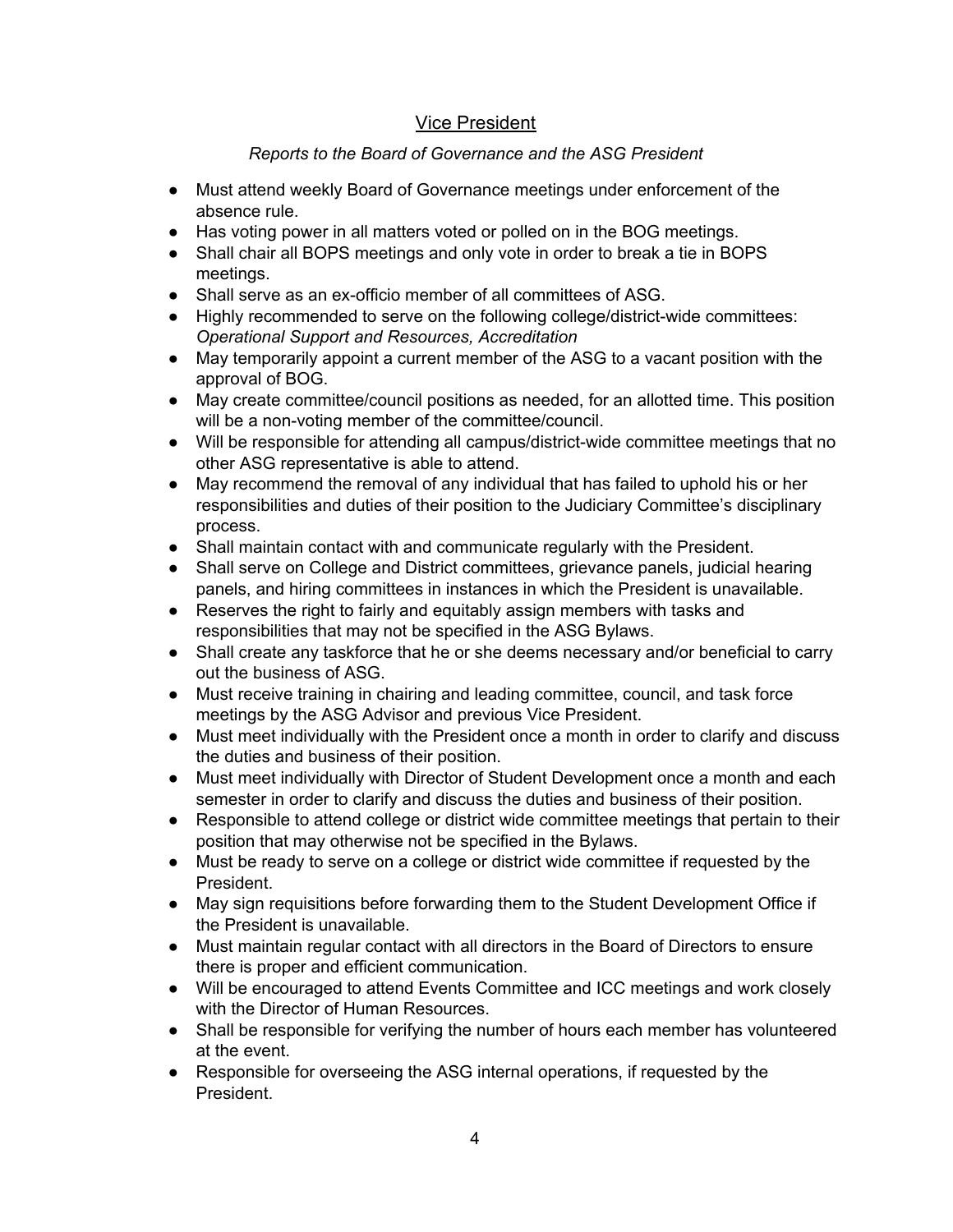# Director of Human Resources and Administration

*Reports to Board of Programs and Services and the ASG Vice President*

- Must attend all ASG Board of Programs and Services meetings under enforcement of the absence rule.
- Shall be an ex-Officio member of the Board of Governance if required by the President and Vice President.
- Shall be the Parliamentarian and voting member in the BOPS meetings.
- Shall serve as the co-Chair for the Judiciary Committee.
- Shall create any taskforce that he or she considers necessary or beneficial to best carry out the timely objectives of ASG.
- Must meet individually with the President once before the start of each semester in order to clarify and discuss the duties and business of their position.
- Must meet individually with Director of Student Development once a month in order to clarify and discuss the duties and business of their duties.
- May create committee positions as needed, for an allotted time. This position will be a non-voting member of the committee.
- Shall be responsible for creating a master calendar with every individual that attends campus/district-wide committees.
- Responsible to attend college wide committee meetings that pertain to their position that may otherwise not be specified in the Bylaws.
- Must be ready to serve on a college wide committee if requested by the President.
- May survey the student body in order to gather data on the needs and concerns of the students.
- Shall formulate and maintain the ASG roster and contact list, and distribute these to all members of the ASG.
- Will be responsible for maintaining and collecting ASG member and volunteer member service hours.
- Will serve on the following college/district-wide committee(s): Classified Senate.
- Will be responsible for organizing the ASG application process. He or she will ensure that the membership code is followed in terms of application and interview processes.
- Shall be responsible for creating an absent list in order to keep track of members' absences.
- Responsible for awarding volunteers at the end of the academic year.
- Shall be responsible for keeping a physical record of all written officer reports, if they are required for each committee and the attendance records.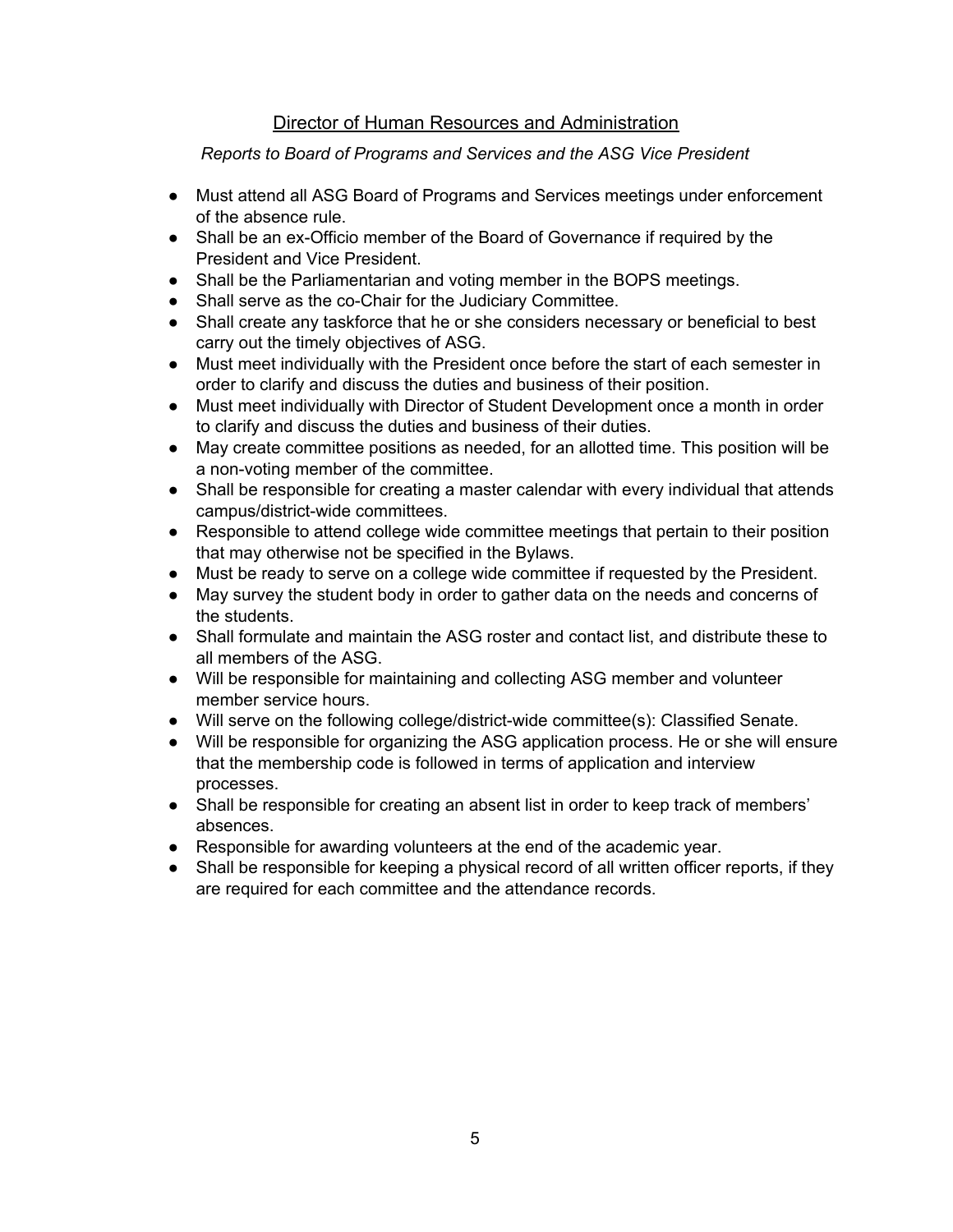# Director of Budget and Finance Committee

- Must attend weekly ASG Board of Governance meetings as well as Budget Committee meetings under enforcement of the absence rule.
- Must receive training in chairing and leading a committee, council, and taskforce meetings by the ASG Advisor and previous director of budget.
- Shall serve as the Chair of the Budget Committee, with the right to vote in order to break a tie.
- Has the power to vote in the formulation of the annual budget
- Shall create any taskforce that he or she considers necessary or beneficial to best carry out the timely objectives of ASG.
- Must meet individually with the President and Director of Student Development once a month and also once before the first meeting of their committee/council/task force each semester in order to clarify and discuss the duties and business of the committee/council/task force.
- May create committee positions as needed, for an allotted time. This position will be a non-voting member of the committee.
- Responsible to attend college wide committee meetings that pertain to their position that may otherwise not be specified in the Bylaws.
- Must have the guidance from the Student Development Office.
- Shall verify the legitimacy of expenditures and sign requisitions before forwarding them to the Student Development Office.
- Shall maintain accurate records of the ASG budget including all revenues, expenditures, and transfers.
- Shall attend any ASG meeting in an advisory role on fiscal matters as needed.
- Must be ready to serve on a college wide committee if requested by the President.
- May survey the student body in order to gather data on the needs and concerns of the students.
- Must serve on the following college/district-wide committees: Capital Improvement Committee, Commencement, Equipment, Planning and Budget Steering.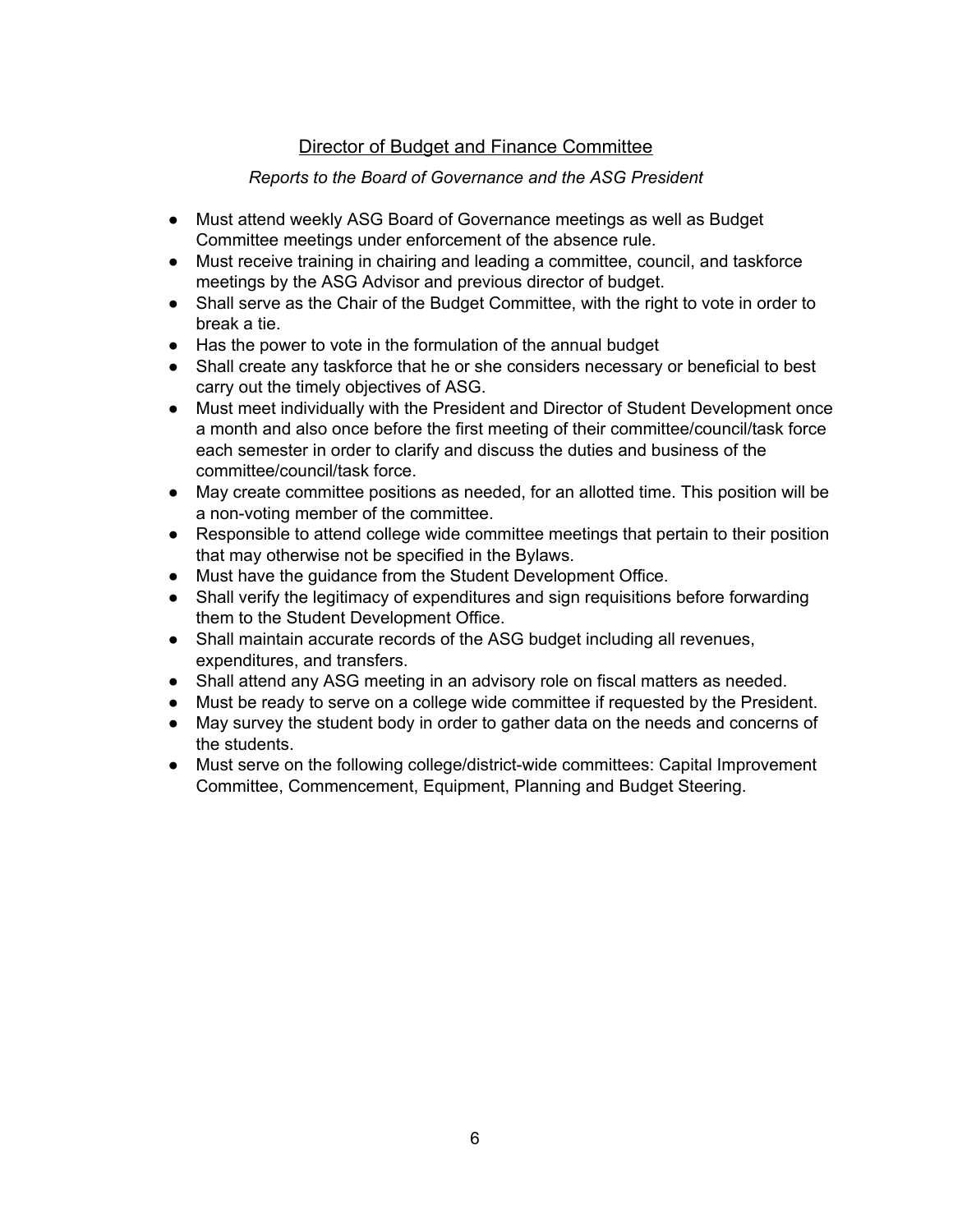# Director of Events Committee

#### *Reports to Board of Programs and Services and the ASG President*

- <span id="page-6-0"></span>● Must attend weekly ASG Board of Programs and Services meetings as well as Events Committee meetings under enforcement of the absence rule.
- Must receive training in chairing and leading their committee, council, and taskforce meetings by the ASG Advisor and previous director of events .
- Shall serve as the Chair of the Events Committee, with the right to vote in order to break a tie.
- Shall create any taskforce that he or she deems necessary and/or beneficial to carry out the business of ASG.
- Must meet individually with the President Director of Student Development once before the start of each semester in order to clarify and discuss the duties and business of the committee/council/task force.
- Responsible for creating and organizing ASG events for the student body.
- May create temporary committee positions as needed, for an allotted time. This appointment position will be a non-voting member of the committee.
- May be responsible to attend college wide committee meetings that pertain to their position that may otherwise not be specified in the ASG Bylaws.
- Must be ready to serve on a college wide committee if requested by the President.
- May survey the student body in order to gather data on the needs and concerns of the students.
- Shall compile and maintain a comprehensive calendar of events for the school year with assistance from the Student Development office.
- Shall be the campus-wide senior representative for all matters pertaining to ASG events.
- Shall serve as an ex-officio member of all Events Committees and task forces.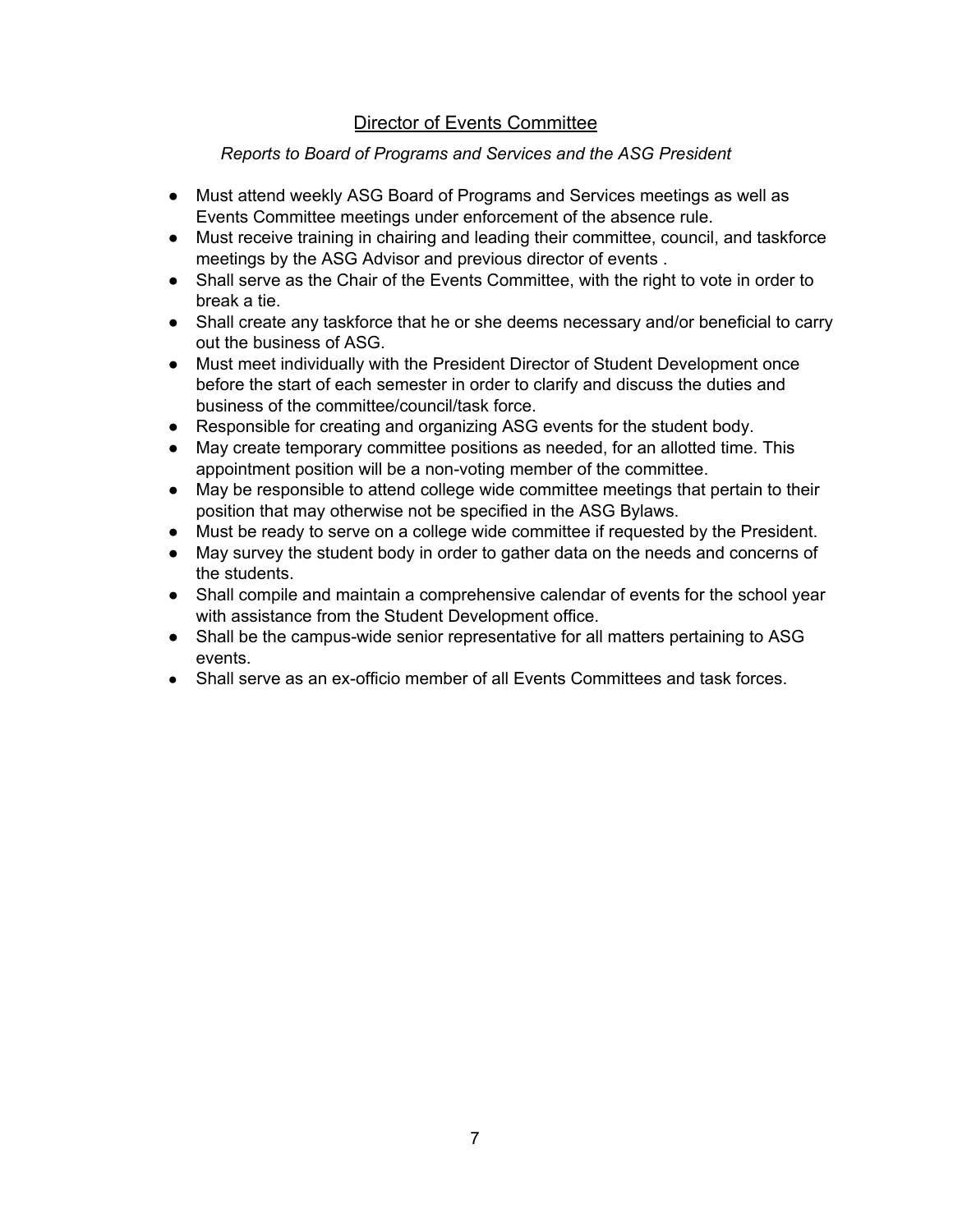# Director of Inter-Club Council

#### *Reports to Board of Programs and Services and the ASG President*

- <span id="page-7-0"></span>● Must attend all ASG Board of Programs and Services meetings and Inter Club Council meetings under enforcement of the absence rule.
- Must receive training in chairing and leading their committee, council, and taskforce meetings by the ASG Advisor and previous director of ICC.
- Shall serve as the chair of the ICC, with the right to vote in order to break a tie.
- Shall create any taskforce that he or she deems necessary and/or beneficial to carry out the business of ASG.
- Must meet individually with the President and Director of Student Development once a month and also once before the first meeting of their committee/council/task force each semester in order to clarify and discuss the duties and business of the committee/council/task force.
- May create committee positions as needed, for an allotted time. This position will be a non-voting member of the committee.
- Responsible to attend college wide committee meetings that pertain to their position that may otherwise not be specified in the bylaws.
- Must be ready to serve on a college wide committee if requested by the President.
- May survey the student body in order to gather data on the needs and concerns of the students.
- The Director of Inter Club Council must not be affiliated with student clubs.
- Must hold regular campus events publicizing club activities on campus.
- Shall serve as a non voting member of all ICC committees and task forces.
- Shall serve as an ex-officio member of all ICC committees and task forces.
- Shall send emails, with ample notice, to members and club representatives.
- Shall serve on the following college/district-wide committees: Outreach.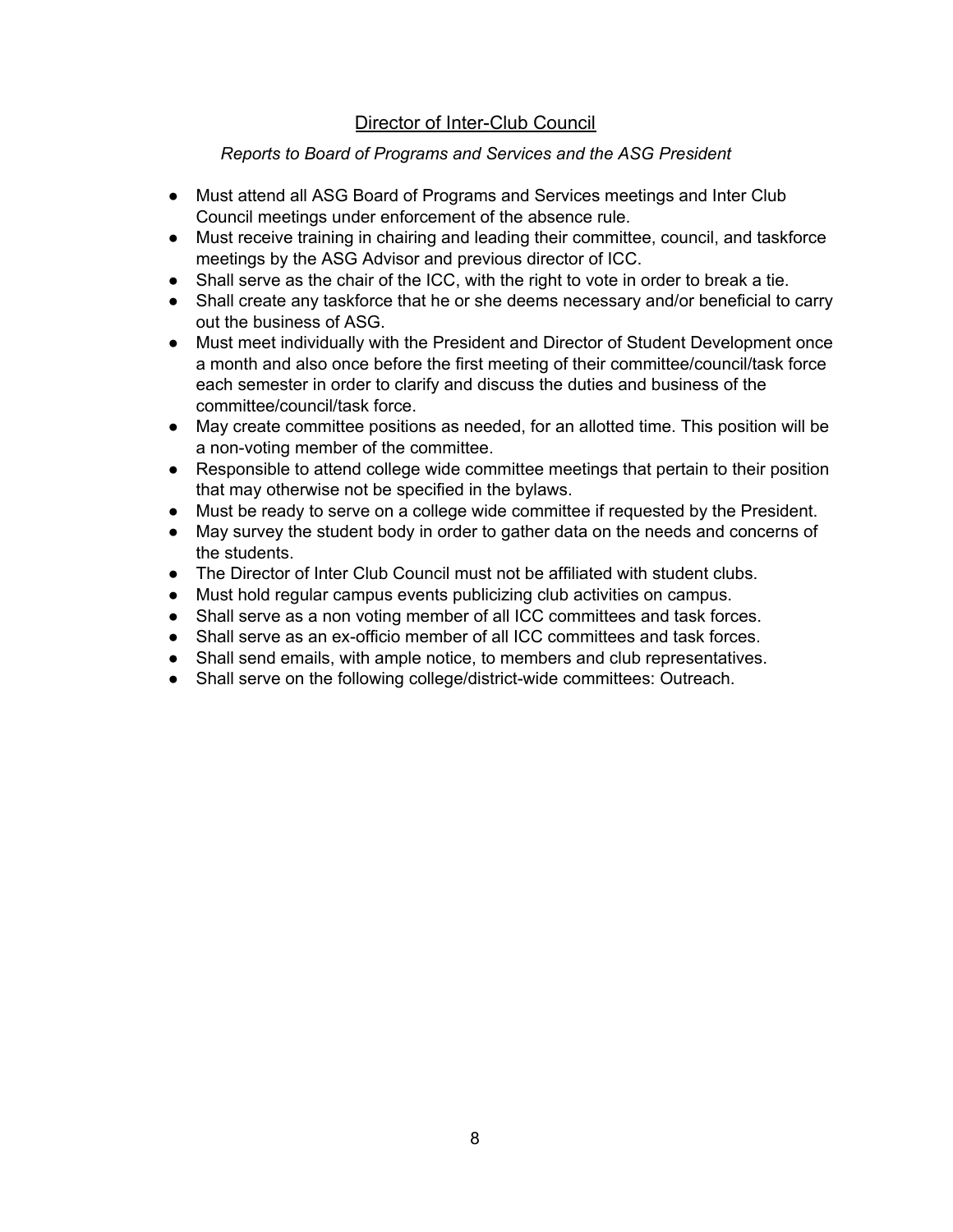# Director of Publicity Committee

#### *Reports to Board of Programs and Services and the ASG President*

- <span id="page-8-0"></span>● Must attend all ASG Board of Programs and Services meetings and Publicity Committee meetings.
- Must receive training in chairing and leading a committee, council, and taskforce meetings by the ASG Advisor and previous Director of Publicity.
- Shall serve as the Chair of the Publicity Committee, with the right to vote in order to break a tie.
- Shall create any taskforce that he or she deems necessary and/or beneficial to carry out the business of ASG.
- Must meet individually with the president once before the start of each semester in order to clarify and discuss the duties and business of the committee/council/task force.
- Must meet individually with Director of Student Development once a month and also once before the first meeting of their committee/council/task force each semester in order to clarify and discuss the duties and business of the committee/council/task force.
- May create committee positions as needed, for an allotted time. This position will be a non-voting member of the committee.
- Responsible for attending college wide committee meetings that pertain to their position that may not otherwise be specified in the Bylaws.
- Must be ready to serve on a college wide committee if requested by the president.
- May survey the student body in order to gather data on the needs and concerns of the students.
- Will be responsible for publicizing ASG as a whole, and regularly update the ASG webpage and all other forms of media.
- Will be responsible for managing and undertaking publicity requests put forth by ASG members.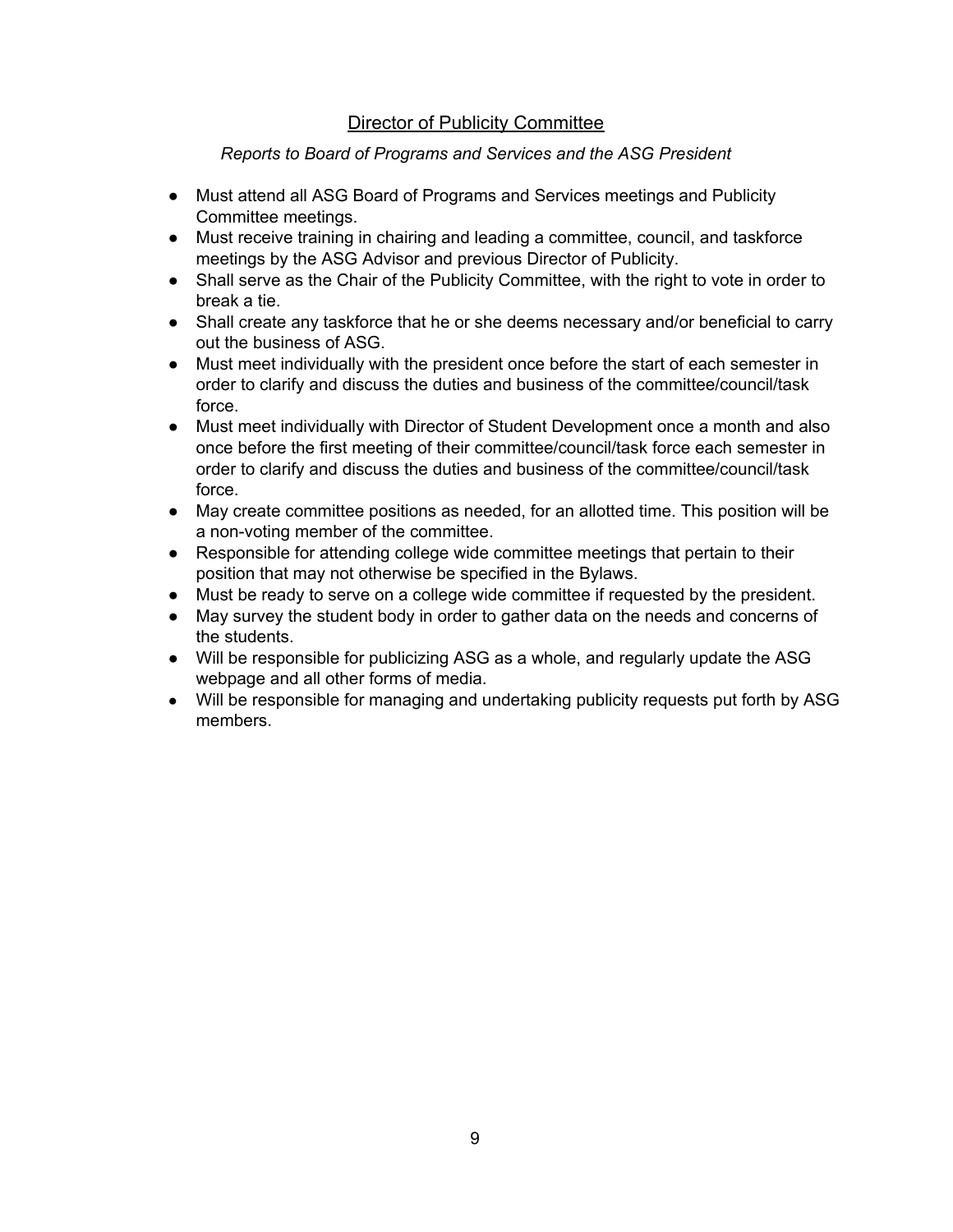# Director of Veterans Student Council

- <span id="page-9-0"></span>● Must attend all ASG Board of Governance meetings and Veteran Student Council meetings.
- Must receive training in chairing and leading a committee, council, and taskforce meetings by the ASG Advisor and previous director of Veteran student council.
- Shall serve as the Chair of the Veterans Student Council, with the right to vote in order to break a tie.
- Shall create any taskforce that he or she deems necessary and/or beneficial to carry out the business of ASG.
- Must meet individually with the President and Director of Student Development once a month and also once before the first meeting of their committee/council/task force each semester in order to clarify and discuss the duties and business of the committee/council/task force.
- May create council or committee positions as needed, for an allotted time. This position will be a non-voting member of the council or committee.
- Responsible to attend college wide committee meetings that pertain to their position that may otherwise not be specified in the Bylaws.
- Must be ready to serve on a college wide committee if requested by the President.
- May survey the student body in order to gather data on the needs and concerns of the students.
- Responsible for keeping regular contact with the Director of Veterans Services. If the director is not available then, he/she must reach out to another member of the division.
- Responsible for representing veteran students and voicing their opinions and concerns through ASG.
- Shall create panels within the Veterans Center, where veteran students can directly voice their opinions, concerns and ideas.
- Shall attend club meetings that directly correspond to veteran students.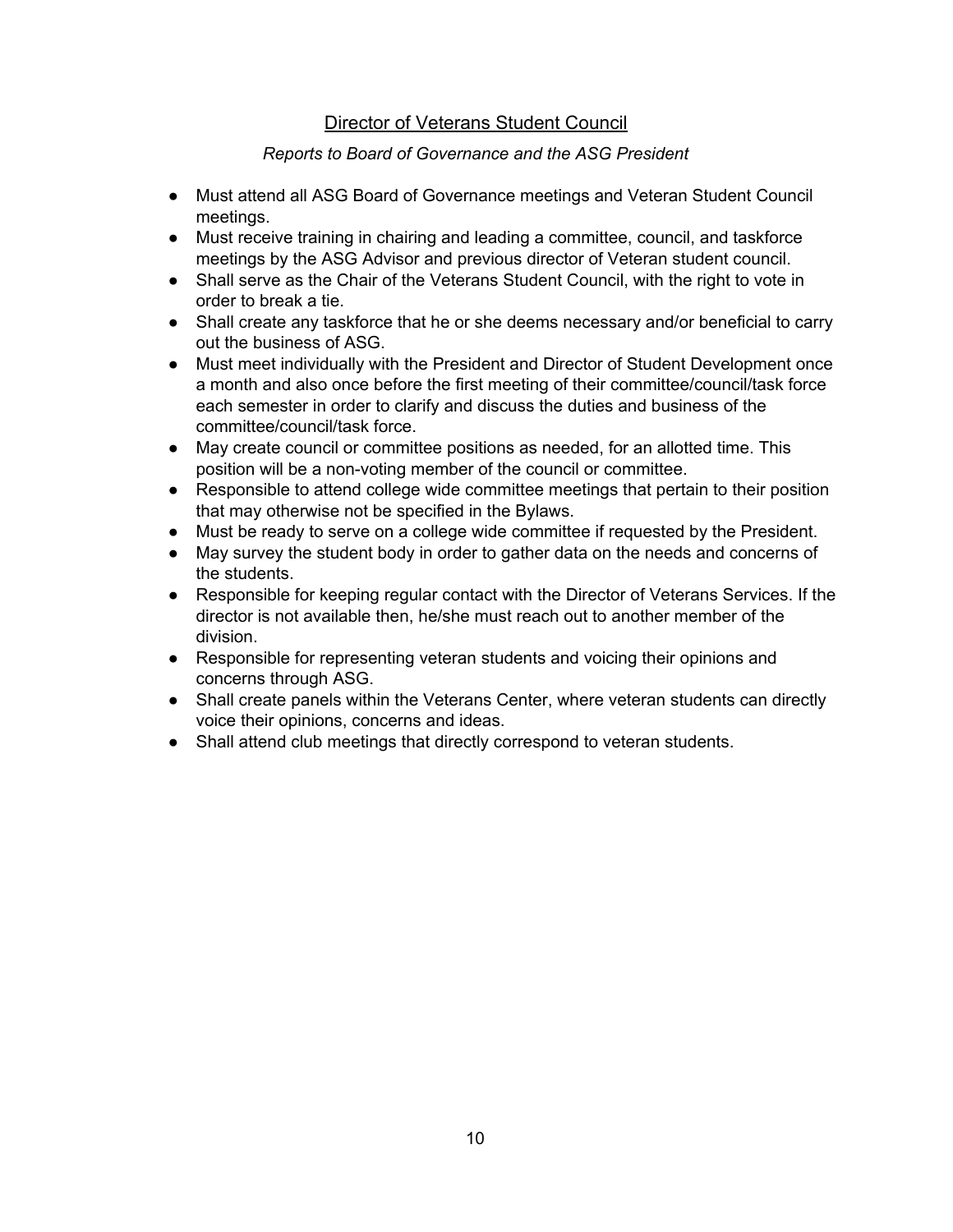# Director of International and Diversity Student Council

- <span id="page-10-0"></span>● Must attend all ASG Board of Governance meetings and IDSC meetings.
- Must receive training in chairing and leading a committee, council, and taskforce meetings by the ASG Advisor and previous director of IDSC.
- Shall serve as the chair of International and Diversity Students Council, with the right to cast a vote in order to break a tie.
- Shall create any taskforce that he or she deems necessary and/or beneficial to carry out the business of ASG
- Must meet individually with the President and Director of Student Development once a month and also once before the first meeting of their committee/council/task force each semester in order to clarify and discuss the duties and business of the committee/council/task force.
- May create committee positions as needed, for an allotted time. This position will be a non-voting member of the committee.
- Responsible to attend college wide committee meetings that pertain to their position that may otherwise not be specified in the Bylaws.
- Must be ready to serve on a college wide committee if requested by the president.
- May survey the student body in order to gather data on the needs and concerns of the students.
- Shall be Responsible for interfacing, strategizing student access and utilization of services of Financial Aid, EOPS, DSPS, Cafeteria and Health Center.
- Shall serve on the following college/district-wide committees: Cross-cultural Studies Advisory, and Women and Gender Studies Advisory
- Responsible for keeping regular contact with the Director of International Students office. If the director is not available then, he/she must reach out to another member of the division.
- Responsible for representing international and diverse students and voicing their opinions, concerns, and ideas.
- Shall create panels within international students center where international and diverse students can directly voice their opinions and concerns.
- Shall attend club meetings that directly correspond to international and diverse students.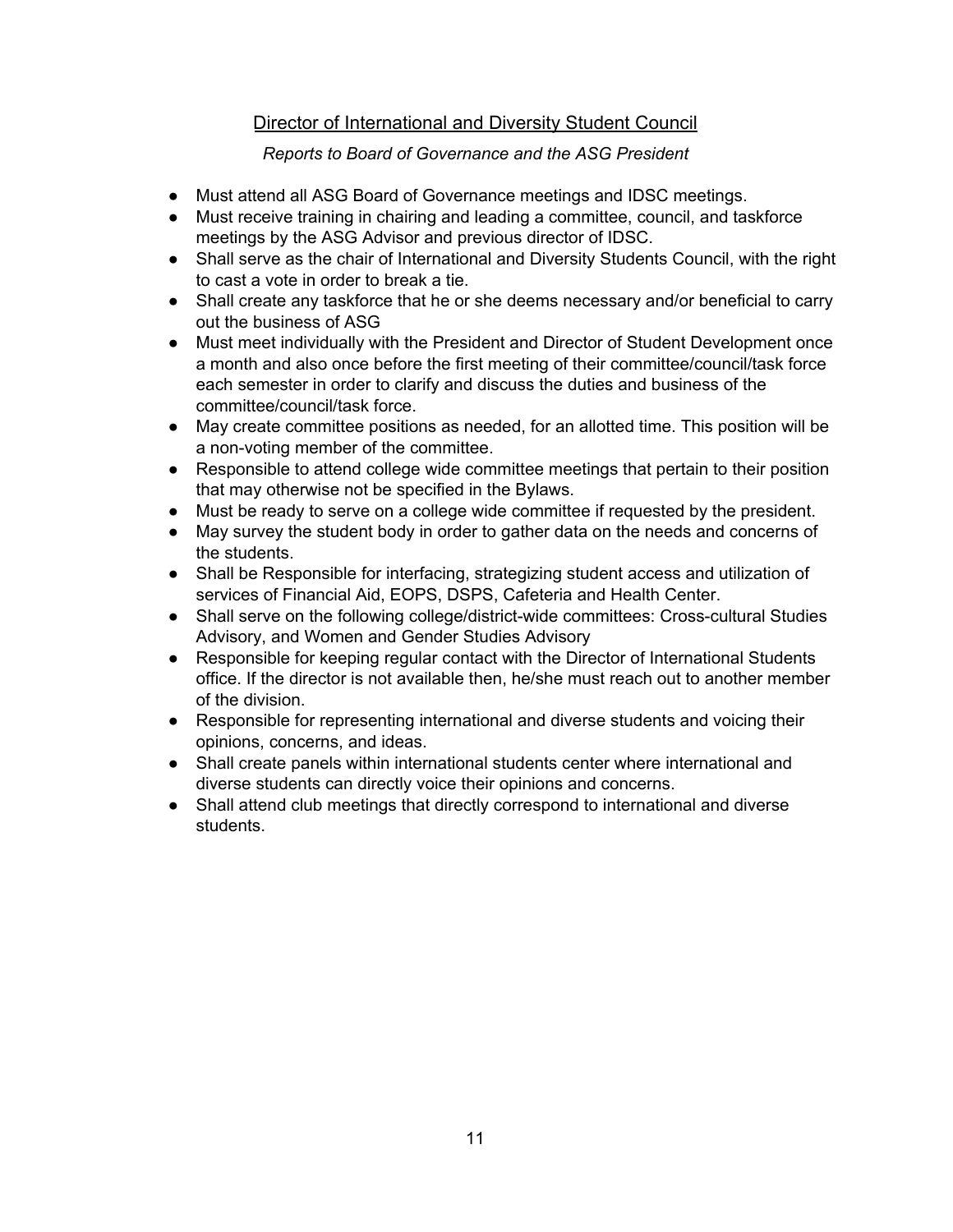# Director of Campus Sustainability Council

- <span id="page-11-0"></span>● Must attend all ASG Board of Governance meetings and CSC meetings.
- Must receive training in chairing and leading a committee, council, and taskforce meetings by the ASG Advisor and previous director of CSC.
- Shall serve as the chair of Campus Sustainability Council, with the right to cast a vote in order to break a tie.
- Shall create any taskforce that he or she deems necessary and/or beneficial to carry out the business of ASG.
- Responsible for encouraging and helping initiate sustainable practices around campus.
- Must meet individually with the President and Director of Student Development once a month and also once before the first meeting of their committee/council/task force each semester in order to clarify and discuss the duties and business of the committee/council/task force.
- May create committee positions as needed, for an allotted time. This position will be a non-voting member of the committee.
- Responsible to attend college wide committee meetings that pertain to their position that may otherwise not be specified in the Bylaws.
- Must be ready to serve on a college wide committee if requested by the president.
- May survey the student body in order to gather data on the needs and concerns of the students.
- Shall create panels within the students center where students can directly voice their opinions and concerns about creating a sustainable campus.
- Shall attend club meetings that directly correspond to providing a sustainable campus.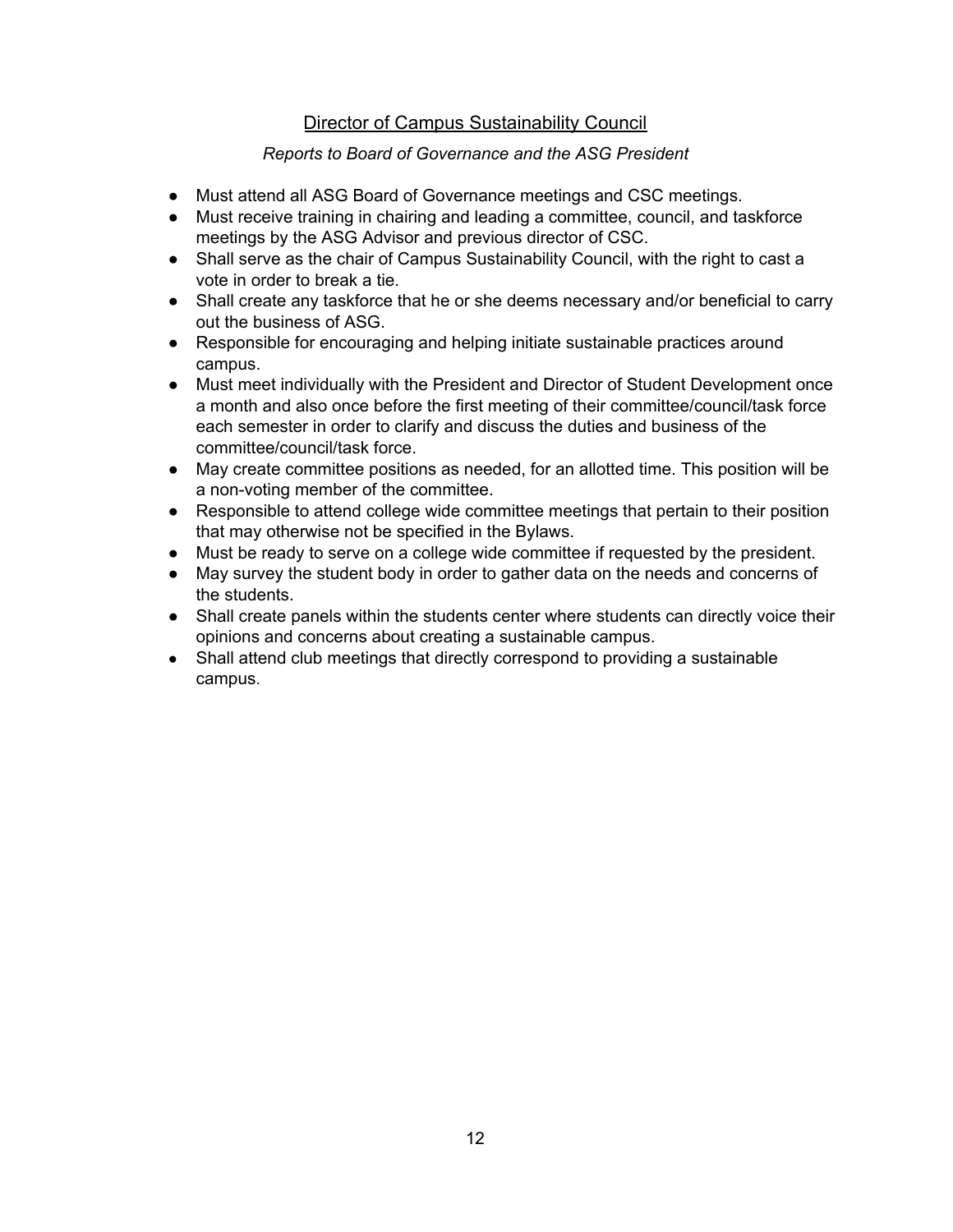# Director of Honors Student Council

- <span id="page-12-0"></span>● Must attend all ASG Board of Governance meetings and HSC meetings.
- Must receive training in chairing and leading a committee, council, and task force meeting by the ASG Advisor and previous director of HSC
- Shall serve as the Chair of the Honors Student Council, with the right to vote in order to break a tie.
- Shall create any taskforce that he or she deems necessary and/or beneficial to carry out the business of ASG.
- Must meet individually with the President and Director of Student Development once a month and also once before the first meeting of their committee/council/task force each semester in order to clarify and discuss the duties and business of the committee/council/task force.
- May create committee positions as needed, for an allotted time. This position will be a non-voting member of the committee.
- Must be ready to serve on a college wide committee if requested by the President.
- May survey the student body in order to gather data on the needs and concerns of the students.
- The Director of Honors must be an honors student.
- Responsible for keeping regular contact with the head of the Honors Program division. If the head of the division is not available, then he/she must reach out to another member of the division.
- Responsible for representing honors students and voicing their opinions, concerns, and ideas through ASG.
- Shall create panels within Honors Student Council where students can directly voice their opinions, concerns, and ideas.
- Shall serve on the following college/district-wide committees: Transfer, Honors Board, and VTEA Advisory.
- Shall attend club meetings that directly correspond to the Honors Program.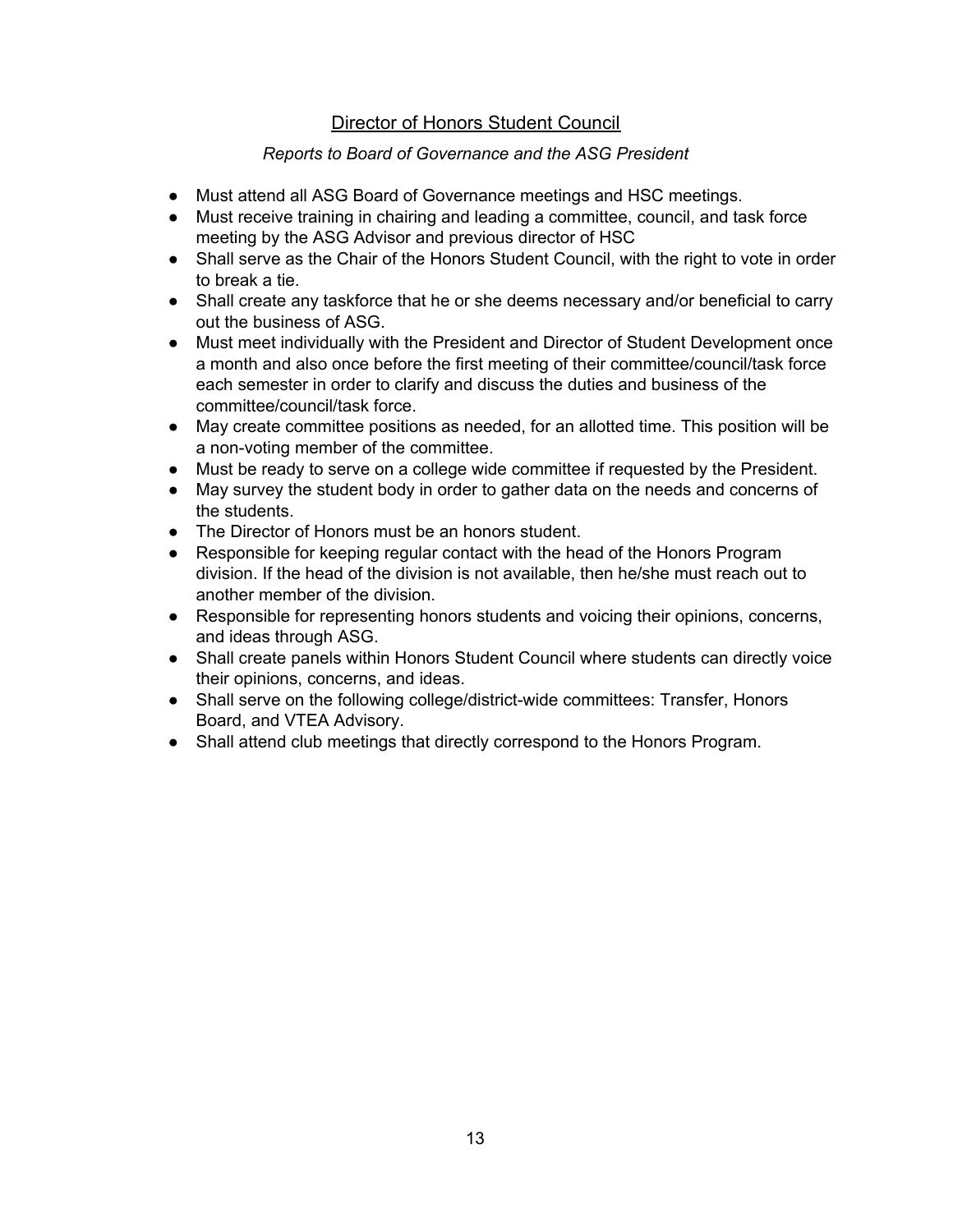# Director of Academic and Division Affairs and Services

*Reports to the ASG President and the Board of Governance*

- Must attend weekly Board of Governance meetings under enforcement of the absence rule.
- Has voting power in all matters voted or polled on in BOG meetings.
- Shall serve as the co-Chair for the Judiciary Committee.
- Responsible for academic divisions, working with academic counseling, serving on grade grievance panels and working on course access issues.
- Must meet individually with the President once a month and also once before the first meeting of their committee/council/task force each semester in order to clarify and discuss the duties and business of the committee/council/task force.
- Must meet individually with Director of Student Development once a month and also once before the first meeting of their committee/council/task force each semester in order to clarify and discuss the duties and business of the committee/council/task force.
- Shall attend meetings of the Academic Senate as a representative of ASG and report information to BOG.
- Responsible for representing students in academic divisions and voicing their opinions and concerns to ASG and the Academic Senate
- Shall create panels within academic divisions where students can directly voice their opinions, concerns, and ideas.
- Must serve on the following college/district-wide committees: Academic Senate, Academic Appeals, Academic Calendar Committee, Academic Standards and Ethics, and Curriculum.
- Responsible for keeping regular contact with the dean or head of each of the following academic and campus-wide divisions that ASG interacts with including, but not limited to\*:
	- $\triangleright$  Math, Science & Engineering
	- $\geq$  Advanced Technology & Applied **Science**
	- $\geq$  Liberal Arts
	- ➢ Business Sciences
	- $\geq$  Social & Behavioral Sciences
	- $\triangleright$  Economic and Workplace Development
- ➢ Online and Learning Resources
- $\triangleright$  Transfer, Career, and Special Programs
- ➢ Health Sciences & Human Services
- $\triangleright$  Fine Arts
- $\triangleright$  Kinesiology and Athletic
- ➢ Counseling Services

*\* If the dean is not available, he/she must reach out to another member of the division.*

- Responsible for communicating with division offices regarding ASG activities and events.
- Responsible for gathering information about events occurring on campus that ASG can attend, participate in, and help advertise.
- Shall assist in representing ASG at campus events by organizing tabling, passing flyers, posters, etc.
- Shall attend club meetings that directly correspond to academic divisions.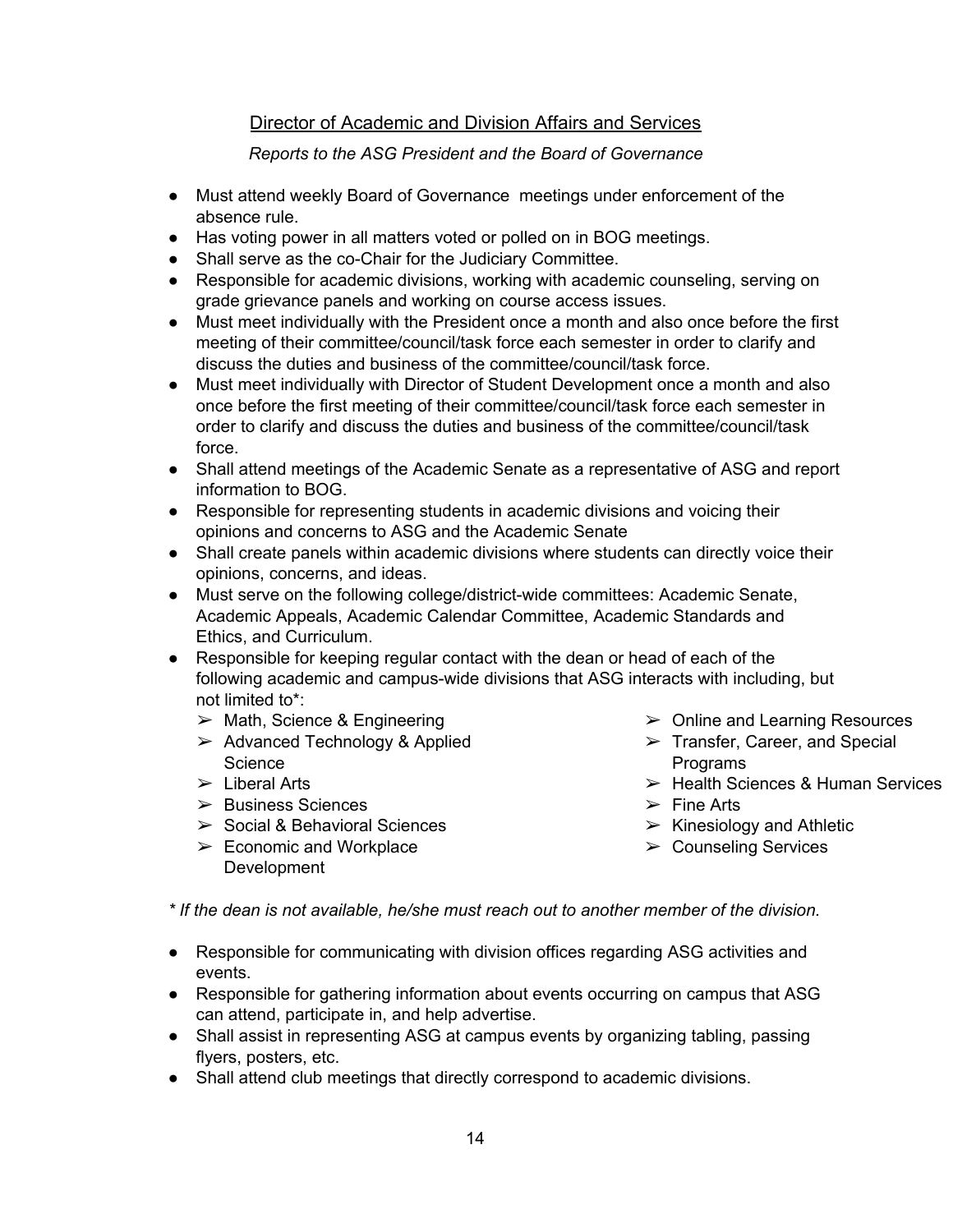● Responsible for working with ASG members on college wide committees and communicating with them the items being worked on in those committees. Reporting all of this to the President.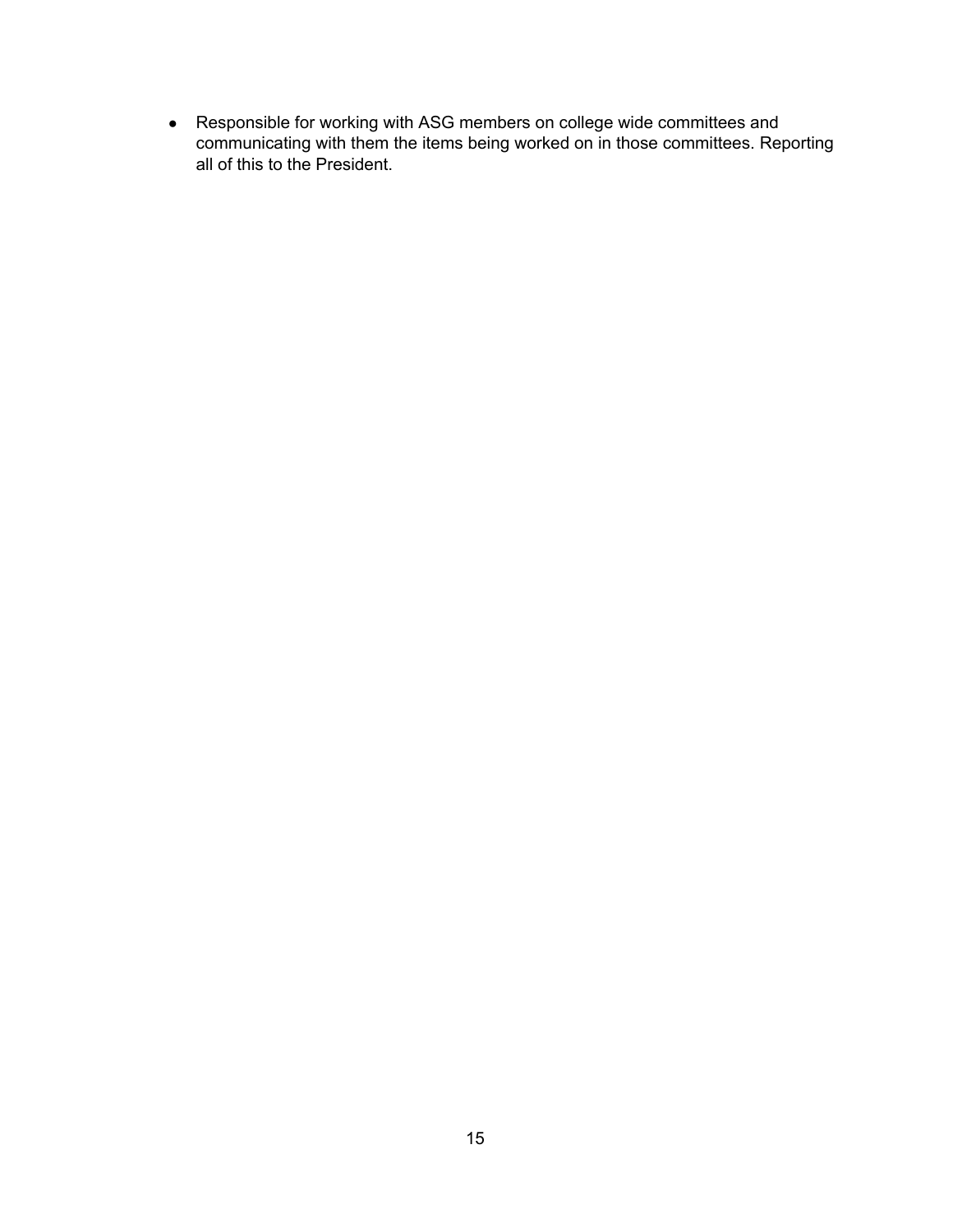# Director of External Affairs

#### *Reports to the ASG President and the Board of Governance*

- <span id="page-15-0"></span>● Must attend weekly Board of Governance meetings under enforcement of the absence rule.
- Has voting power in all matters voted or polled on in BOG meetings.
- Must meet individually with the President and Director of Student Development once a month and also once before the first meeting of their committee/council/task force each semester in order to clarify and discuss the duties and business of the committee/council/task force.
- Shall communicate and work with the President to represent the student body to the local, state and national level by attending the district meetings and the Student Senate for California Community Colleges.
- Shall serve on all community outreach organizations through SC.
- Shall work with the President to advocate on the students behalf in regards to local, state, and national levels that will affect the students of Saddleback College.
- Works with the President in representing the interests of ASG in all levels of government and maintains a positive relationship with the local, state, and national levels.
- Shall attend all Student Senate for California Community College (SSCCC) meetings/conferences as a representative for SC.
- Must be ready to serve on a college or district wide committee if requested by the President.
- Shall create any taskforce that he or she deems necessary and/or beneficial to carry out the business of ASG.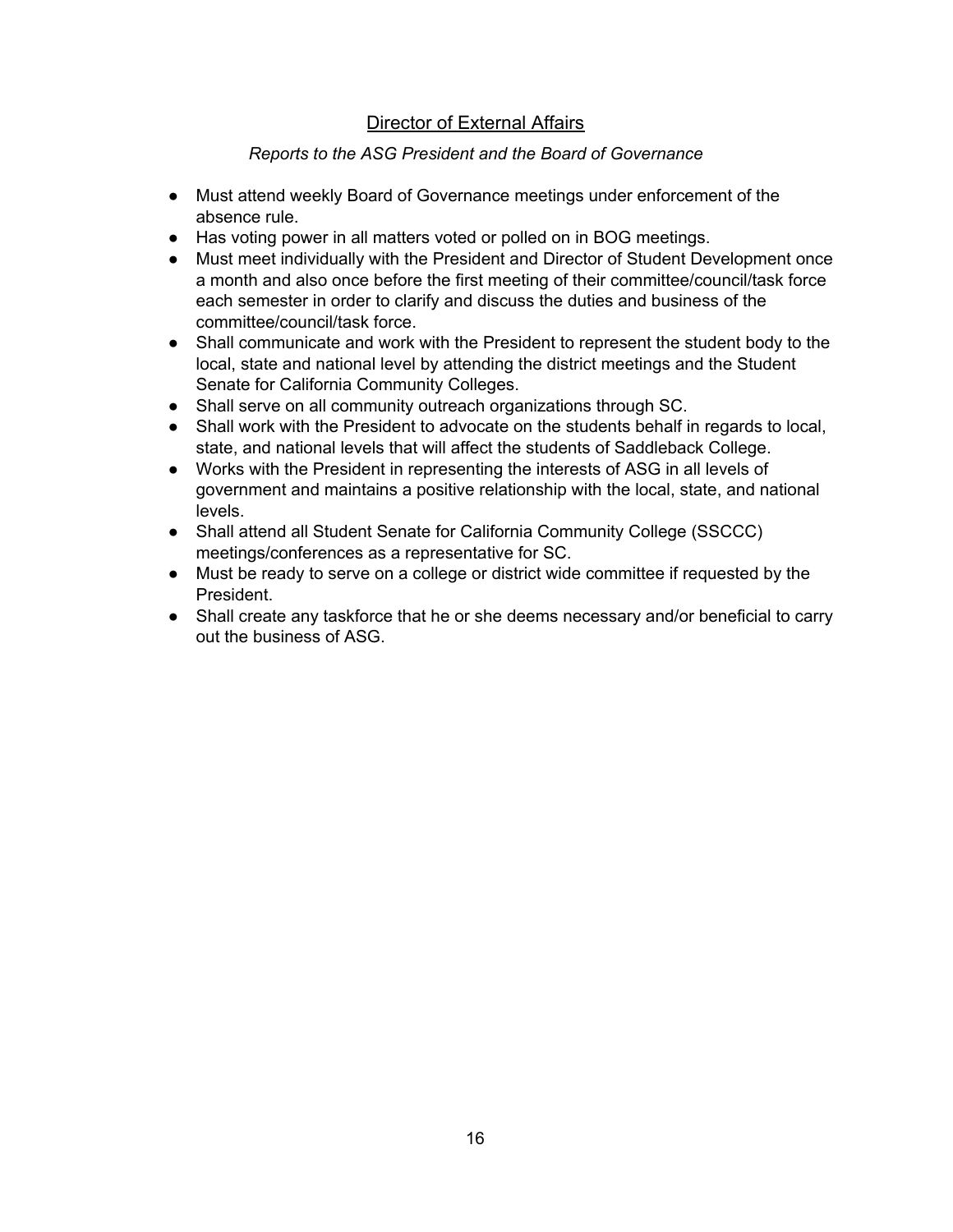# **Secretary**

#### *Reports to the ASG President*

- Shall attend all BOG meetings.
- Shall create a campus-wide committee schedule that includes every director's campus-wide committee.
- Must receive training by the Director of Student Development or Director of Judiciary on parliamentary procedures.
- Shall be responsible for making sure the Agendas and Approved Minutes of BOD and all ASG Committees and Councils are posted to the ASG website regularly and accordingly.
- Shall be responsible for making sure the Agendas and Approved Minutes of BOD and all ASG Committees and Councils are stored in a binder accessible to the public.
- Must meet individually with the President and Director of Student Development once a month and also once before the first meeting of their committee/council/task force each semester in order to clarify and discuss the duties and business of the committee/council/task force.
- Must be ready to serve on a college wide committee if requested by the President.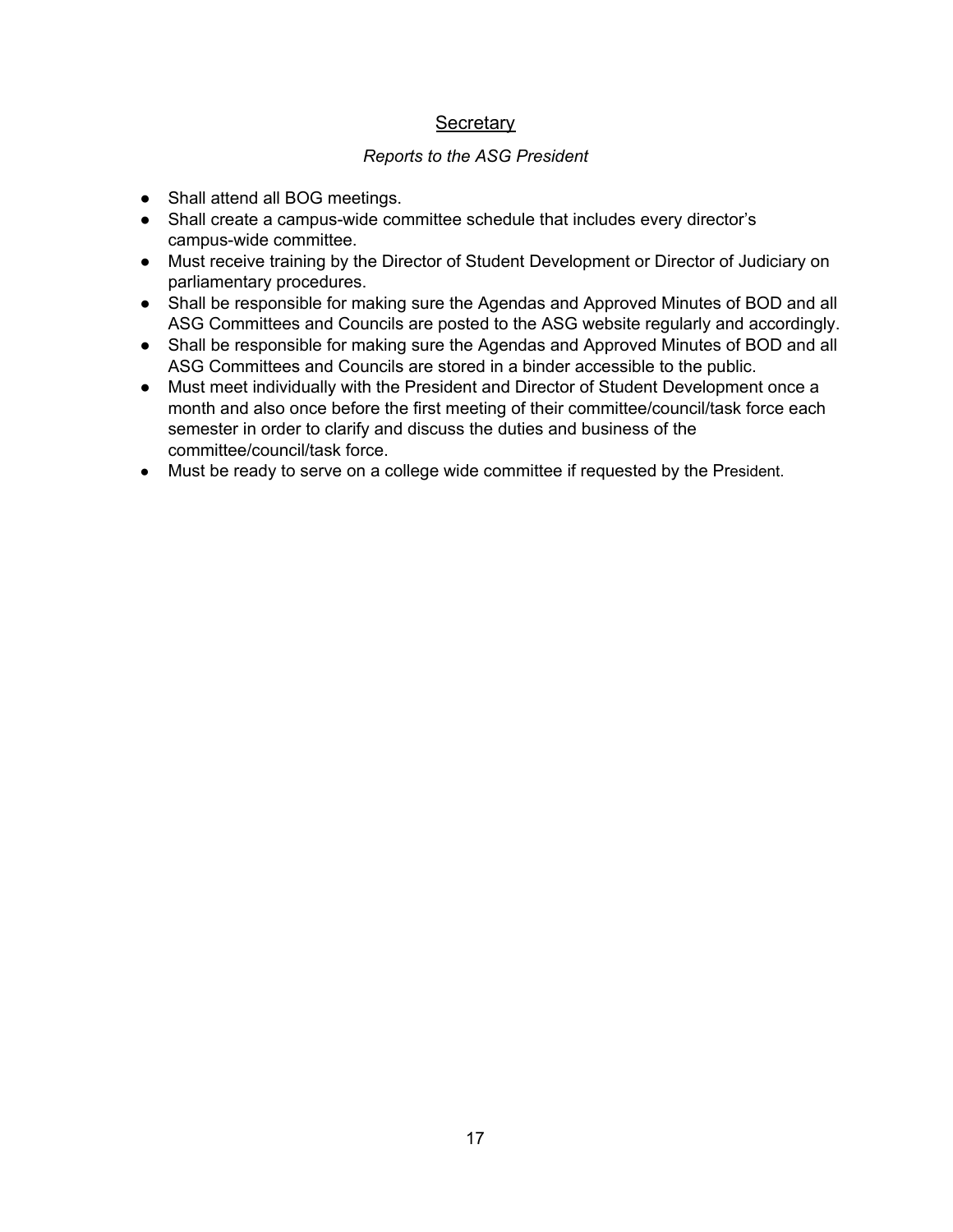# Administrative Coordinator

# *Reports to Judiciary Committee*

- <span id="page-17-0"></span>● Must attend all Judiciary Committee meetings under enforcement of the three-absence rule.
- Must attend all committee/council meetings for his/her committee/council.
- Have voting power in all matters voted or polled on in their meetings.
- Responsible for keeping track of absences in their committee meetings and reporting absences to the Director of Judiciary on a weekly basis.
- Responsible for the taking of minutes and are held responsible for posting those minutes within 72 hours of the committee/council meeting.
- Responsible for making sure the Agendas and Approved Minutes for their committee/council are stored in a binder accessible to the public and saved online in the ASG shared drive.
- Shall be the parliamentarian during meetings, and must receive proper training from the either the Student Development Director, ASG President or Director of Judiciary before the first meeting of the committee.
- First replacement as Committee Chair during meetings in the event of a director's absence.
- Will be an active contributor to the revision, addition and repealment of the ASG Bylaws.
- Review the Bylaws and Constitution under the direction of Director of Judiciary at least once per semester.
- Reviews all requested bylaw revisions with the Director of Judiciary during Committee meetings.
- The above is the minimum requirements affiliated to your position, individual administrations may add to the above at their discretion, but enforcement of those additional responsibilities are unenforceable by the bylaws.
- Shall notify the chair if members of their committees have multiple absences, are not contributing a significant number of hours, or are not fulfilling their obligations. The aforementioned member shall also be notified of their sub par job as a method of warning.

*In addition to the above, below are your added responsibilities specific to your title:*

#### **Administrative Coordinator For Judiciary Committee:**

- Must attend weekly Judiciary Committee (JC) meetings under enforcement of the three-absence rule.
- Will serve as the organizer of the ASG roster, volunteer hours, birthdays, and contact information of all ASG members.
- Will be responsible for working with the Director of Human Resources and Volunteering to organize the ASG banquet annual event.
- While revising bylaws, it is your job to be familiar with the JC sections of the bylaws.
- Will be expert opinion on all matters pertaining to JC and ASG Bylaws to the Judiciary Committee.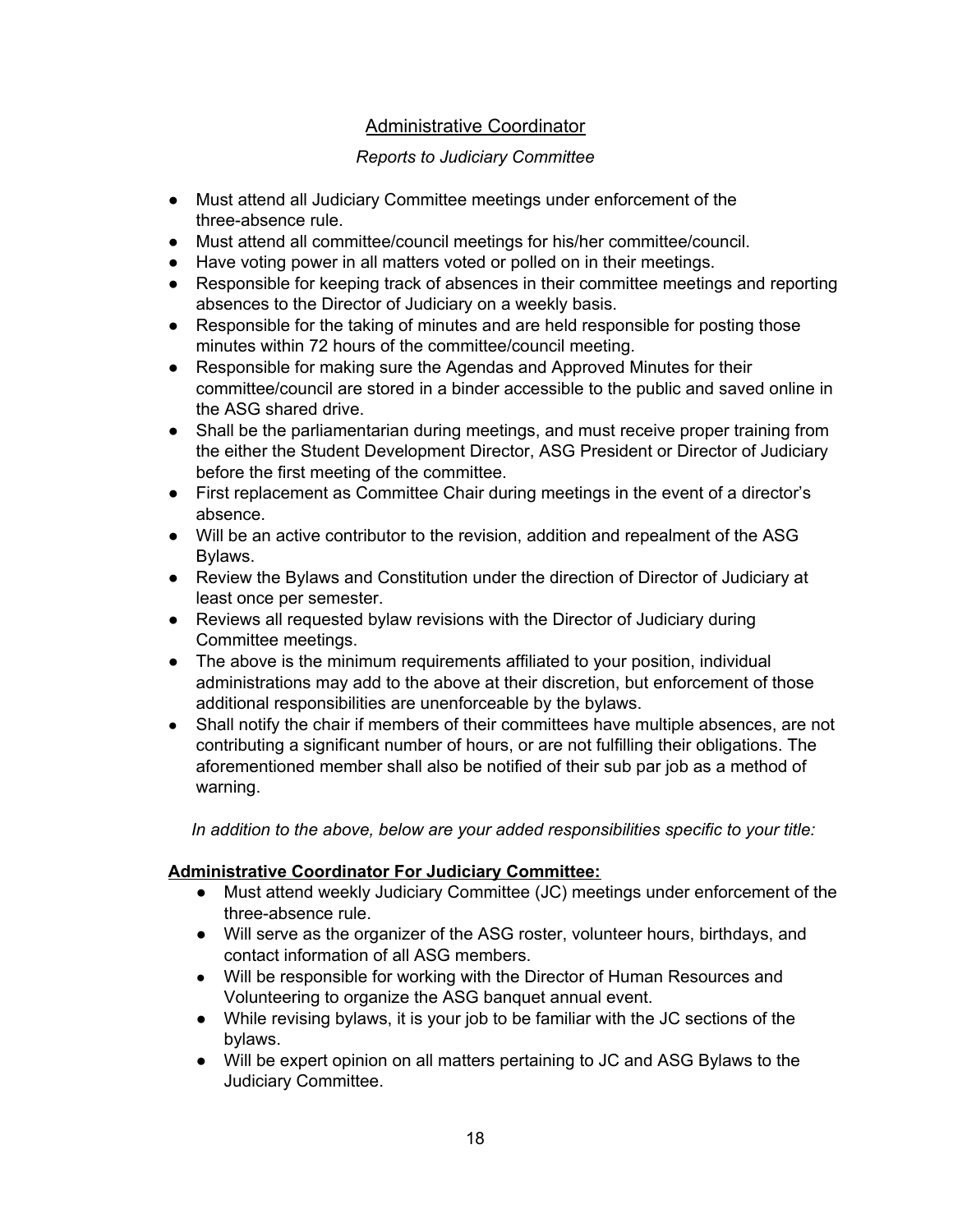#### **Administrative Coordinator For Budget Committee:**

- Must attend weekly Budget Committee (BC) meetings under enforcement of the three-absence rule.
- Will serve as the ambassador of the Judiciary Committee to the BC, keeping both committees informed on all matters discussed within each committee.
- While revising bylaws, it is your job to be familiar with the BC section of the bylaws.
- Will be expert opinion on all matters pertaining to BC and BC Bylaws to the Judiciary Committee.

# **Administrative Coordinator For Events Committee:**

- Must attend weekly Events Committee (EC) meetings under enforcement of the three-absence rule.
- Will serve as the ambassador of the Judiciary Committee (JC) to the EC, keeping both committees informed on all matters discussed within each committee.
- While revising bylaws, it is the Administrative Coordinator job to be familiar with the sections of the Bylaws applicable to the EC
- Will be expected to have an expert opinion on all matters pertaining to EC so that they can properly report to the Judiciary Committee.

# **Administrative Coordinator For Honors Student Council:**

- Must attend weekly Honors Student Council (HSC) meetings under enforcement of the three-absence rule.
- Will serve as the ambassador of the Judiciary Committee to the HSC, keeping both parties informed on all matters discussed within each other's meetings.
- While revising bylaws, it is your job to be familiar with the HSC sections of the bylaws.
- Will be expert opinion on all matters pertaining to HSC and HSC Bylaws to the Judiciary Committee.
- Is responsible for forwarding the minutes to Student Development, the President, the Vice President, the Director of Honors Student Council, and the Honors Program Advisor.
- Is responsible for forwarding the minutes to members of Honors Student Council, so they can be approved at the next meeting.
- Must be a student in the Honors Program

# **Administrative Coordinator For Inter Club Council:**

- Must attend weekly Inter Club Council (ICC) meetings under enforcement of the three-absence rule.
- Will serve as the ambassador of the Judiciary Committee to the ICC, keeping both parties informed on all matters discussed within each other's meetings.
- While revising bylaws, it is your job to be familiar with the ICC sections of the bylaws.
- Will be expert opinion on all matters pertaining to ICC and ICC Bylaws to the Judiciary Committee.

# **Administrative Coordinator For International and Diversity Student Council:**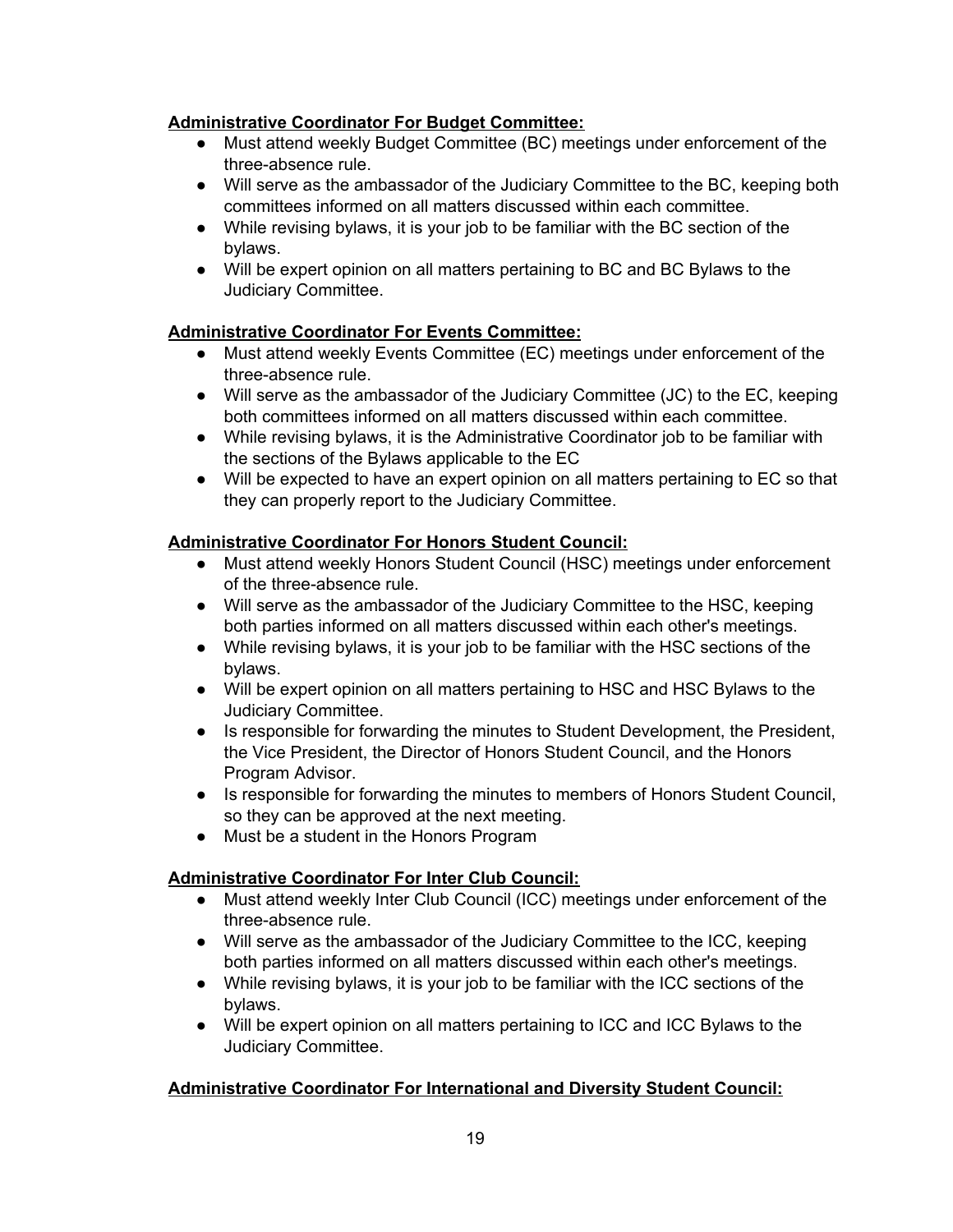- Must attend weekly International and Diversity Student Council (IDSC) meetings under enforcement of the three-absence rule.
- Will serve as the ambassador of the Judiciary Committee to the IDSC, keeping both parties informed on all matters discussed within each other's meetings.
- While revising bylaws, it is your job to be familiar with the IDSC sections of the bylaws.
- Will be expert opinion on all matters pertaining to IDSC and IDSC Bylaws to the Judiciary Committee.

#### **Administrative Coordinator For Publicity Committee:**

- Must attend weekly Publicity Committee (PC) meetings under enforcement of the three-absence rule.
- Will serve as the ambassador of the Judiciary Committee to the PC, keeping both parties informed on all matters discussed within each other's meetings.
- While revising bylaws, it is your job to be familiar with the PC sections of the bylaws.
- Will be expert opinion on all matters pertaining to PC and PC Bylaws to the Judiciary Committee.

#### **Administrative Coordinator for Campus Sustainability Committee:**

- Must also attend weekly CSC meetings under enforcement of the three-absence rule.
- Will serve as the ambassador of the Judiciary Committee to the CSC, keeping both parties informed on all matters discussed within each other's meetings.
- While revising bylaws, it is your job to be familiar with the CSC sections of the bylaws.
- Will be expert opinion on all matters pertaining to CSC and CSC Bylaws to the Judiciary Committee.

# **Administrative Coordinator For Veterans Student Council:**

- Must attend weekly Veterans Affairs (VA) meetings under enforcement of the three-absence rule.
- Will serve as the ambassador of the Judiciary Committee to the VA, keeping both parties informed on all matters discussed within each other's meetings.
- While revising bylaws, it is your job to be familiar with the VA sections of the bylaws.
- Will be expert opinion on all matters pertaining to VA and VA Bylaws to the Judiciary Committee.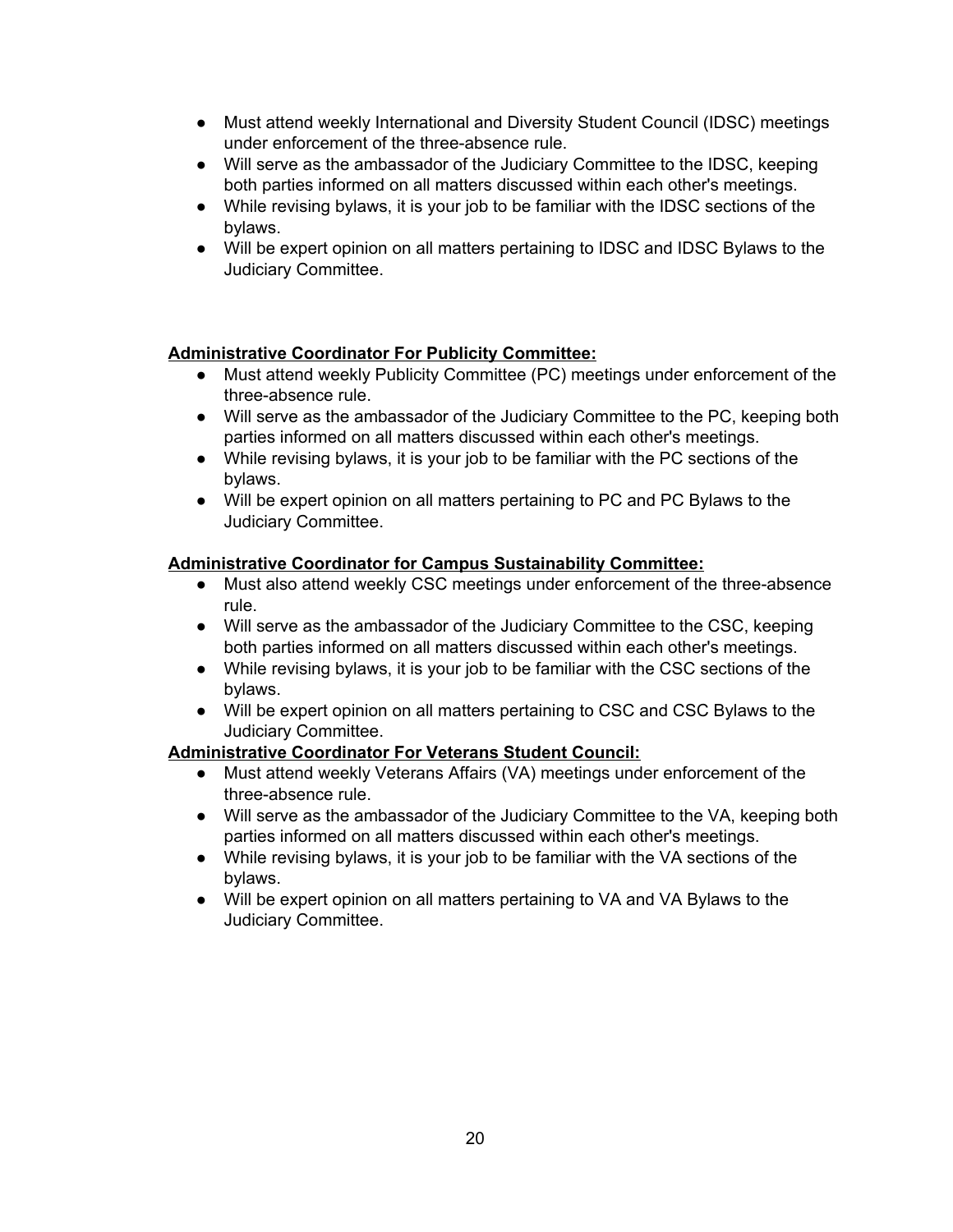# Officer of Events

# *Reports to Events Committee*

- <span id="page-20-0"></span>● Must attend weekly Events Committee meetings under enforcement of the three-absence rule.
- Will have voting power in all matters voted or polled on in their meetings.
- Will serve as a liaison between their respective committees and the Events Committee.
- Will be responsible for filling out event-planning forms for the events related to their respective council.
- Responsible for ensuring the Events Committee is aware of all events and activities being planned by other committees.
- The above are the minimum requirements affiliated with this position, individual administrations may add to the above at their discretion, but enforcement of those additional responsibilities are unenforceable by the bylaws.
- Is expected to coordinate with Event Facilitators and all other Events Committee members to help organize all campus events.

#### *In addition to the above, below are your added responsibilities specific to your title:*

# **Officer of Events for Honors Student Council:**

- Must also attend weekly Honors Student Council (HSC) meetings under enforcement of the three-absence rule.
- Will serve as the ambassador of the Events Committee to the Honors Student Council, keeping both parties informed on all matters discussed within each other's meetings.
- Should be familiar with all matters relating to Honors Student Council in regards to planning events.
- Will be expert opinion on all matters pertaining to Honors Student Council for the Events Committee.
- Must be a student enrolled in the Honors Program

# **Officer of Events for International and Diversity Student Council:**

- Must also attend weekly International and Diversity Student Council (IDSC) meetings under enforcement of the three-absence rule.
- Will serve as the ambassador of the Events Committee to the IDSC, keeping both parties informed on all matters discussed within each other's meetings.
- Should be familiar with all matters relating to the IDSC in regards to planning events.
- Will be an expert opinion on all matters pertaining to the IDSC for the Events Committee.

# **Officer of Events for Campus Sustainability Council:**

- Must also attend weekly Campus Sustainability Council (CSC) meetings under enforcement of the three-absence rule.
- Will serve as the ambassador of the Events Committee to the CSC, keeping both parties informed on all matters discussed within each other's meetings.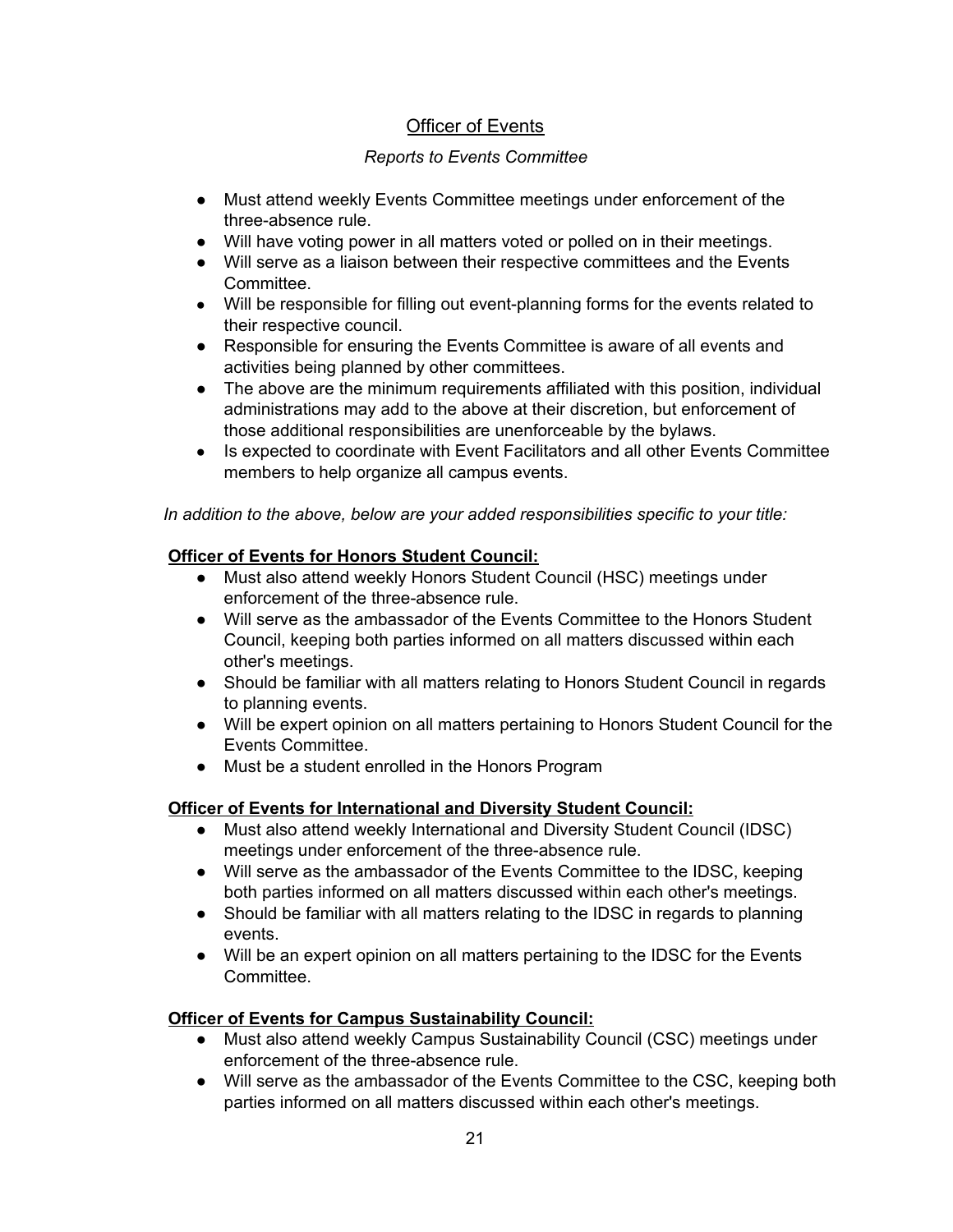- Should be familiar with all matters relating to the CSC in regards to planning events.
- Will be an expert opinion on all matters pertaining to the CSC for the Events Committee.

# **Officer of Events for Inter Club Council:**

- Must also attend weekly Inter Club Council (ICC) meetings under enforcement of the three-absence rule.
- Will be the replacement as the committee chair during meetings in the event of a Director and Administrative Coordinator absence.
- Will serve as the ambassador of the Events Committee to the ICC, keeping both parties informed on all matters discussed within each other's meetings.
- Should be familiar with all matters relating to the ICC in regards to planning events.
- Will be expert opinion on all matters pertaining to the ICC for the Events Committee.

# **Officer of Events for Veterans Student Council:**

- Must also attend biweekly Veterans Student Council (VSC) meetings under enforcement of the three-absence rule.
- Will serve as the ambassador of the Events Committee to the VSC, keeping both parties informed on all matters discussed within each other's meetings.
- Should be familiar with all matters relating to the VSC in regards to planning events.
- Will be an expert opinion on all matters pertaining to the VSC for the Events Committee.

# **Officer of Events for Publicity Committee**

- Must be proficient with current digital design programs.
- Must receive approval from the Social Media Content Creator before any designs are finalized.
- Must attend weekly Publicity Committee meetings under enforcement of the three-absence rule.
- Must attend weekly Events Committee meetings under enforcement of the three-absence rule.
- Has voting power in all matters voted or polled on in their respective committee/council meetings.
- Responsible for communicating weekly with the Social Media Content Creator to develop the following week's ASG poster themes.
- Will work as a liaison between the Events Committee and the Publicity Committee.
- The above is the minimum requirements affiliated to your position, individual administrations may add to the above at their discretion, but enforcement of those additional responsibilities are unenforceable by the bylaws.

# **The Officer of Events for Veterans Student Council:**

● Must be proficient with current digital design programs.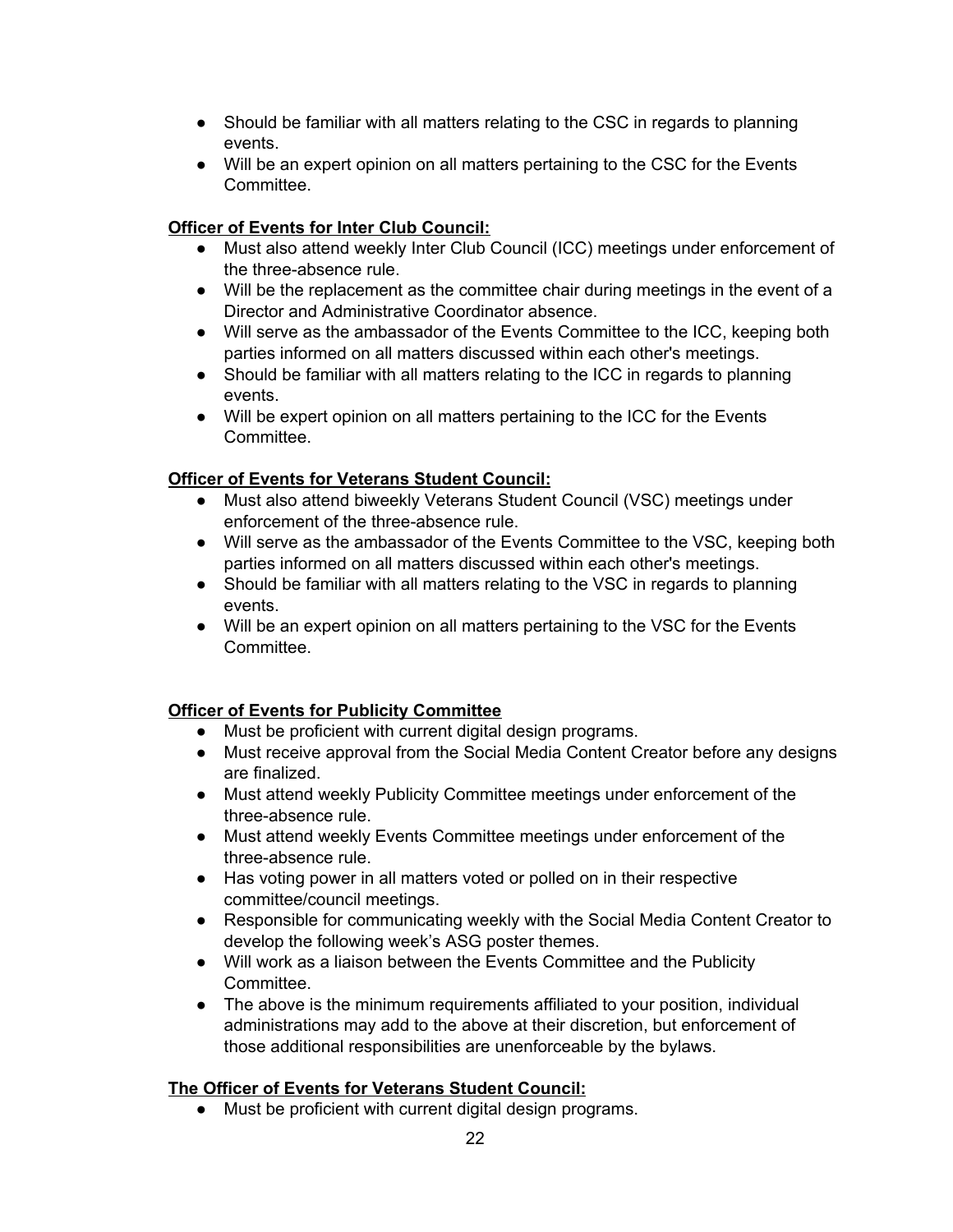- Must receive approval from the Social Media Content Creator before any designs are finalized.
- Must attend weekly Publicity Committee meetings under enforcement of the three-absence rule.
- Must attend weekly Events Committee meetings under enforcement of the three-absence rule.
- Shall schedule, coordinate, and oversee any events sponsored or held by the VSC.
- Shall act as a liaison to community veterans' organizations.
- Shall act as a liaison to the Veterans Club at Saddleback.

#### **Executive Officer of Events for Civic and Community Engagement:**

- Must attend weekly Events Committee meetings.
- Plans and coordinates nonpartisan events to promote student participation on campus and in the community.

# **Executive Officer of Events for Campus Life:**

- Must attend weekly Events Committee meetings.
- Plans and coordinates entertainment and special event programming including but not limited to Fall Fair, concerts, and speakers.

#### **Executive Officer of Events for Philanthropy:**

- Must attend weekly Events Committee meetings.
- Coordinate volunteers for collaborative campus wide and community events such as those involving EOPS and Homeless Student initiatives.

#### **Executive Officer of Events for Current Issues and Awareness:**

- Must attend weekly Events Committee meetings.
- Plans and coordinates events such as Sexual Assault Awareness Month, Mental Health Awareness, etc.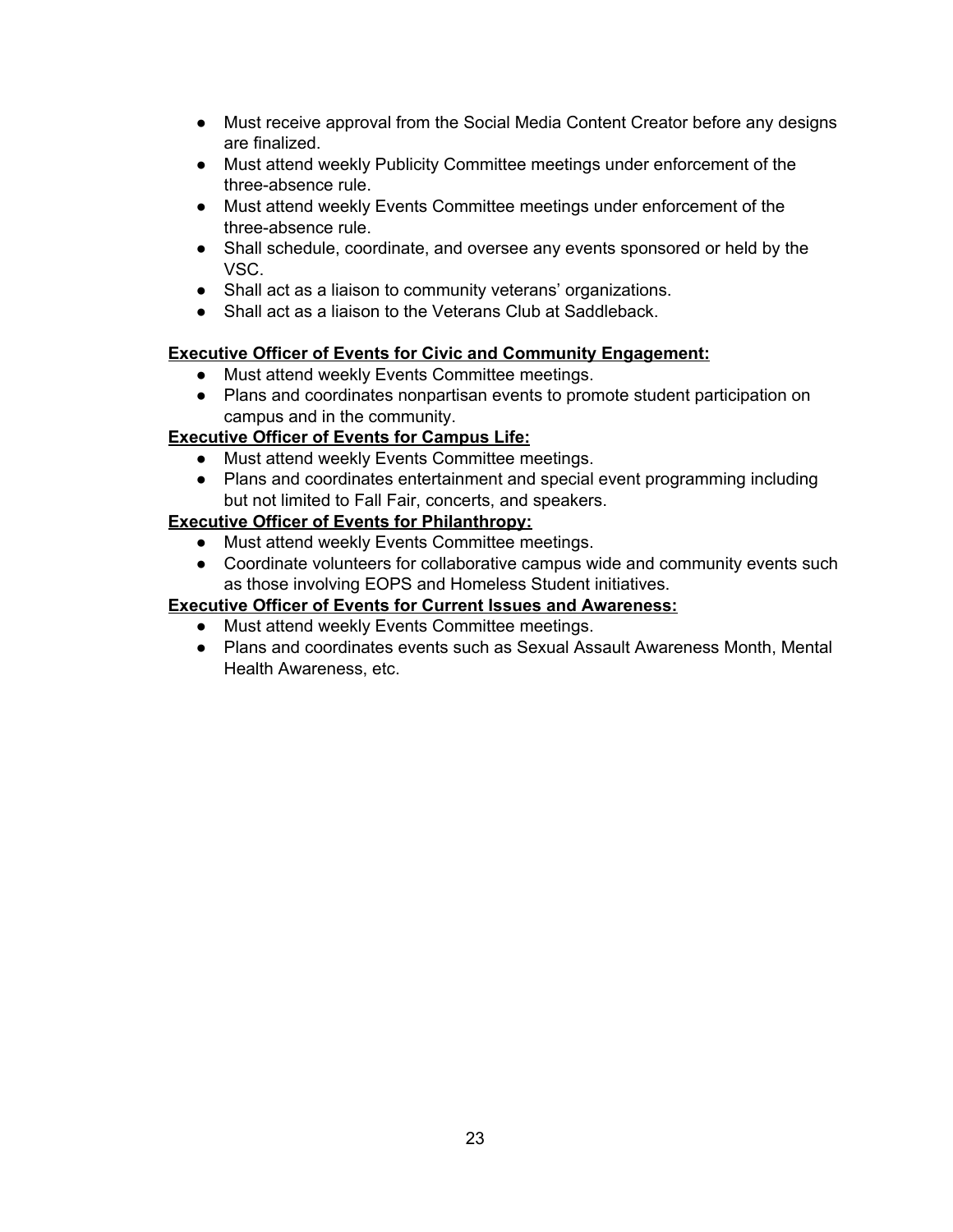# Officer of Finance

# *Report to Budget Committee*

- Must attend weekly Budget Committee meetings under enforcement of the three-absence rule.
- Have voting power in all matters voted or polled on in their meetings.
- Must receive training from the Student Development Office in regards to handling paperwork pertaining to budget forms. They must receive training no later than the second meeting of the committee.
- Responsible for maintaining information during meetings that are required for completing budget forms.
- Responsible for completing and submitting budget forms into the Student Development Office correctly and in a timely manner.
- Responsible for maintaining your committee's finances and must be able to update the committee chair with current account statuses upon request.
- Must have a copy of your committee's finance and budget records handy during each BC meeting for quick reference.
- Will work with the Director of Budget and Finance on strategies to increase Gaucho Stamp sales at least once per semester.
- If the Administrative Coordinator for a committee or council is unavailable to attend a meeting or is absent from the meeting, the Officer of Finance shall take minutes in his/her place.
- Shall review ASG allocations to ensure they comply with the ASG finance code.
- The above is the minimum requirements affiliated to your position, individual administrations may add to the above at their discretion, but enforcement of those additional responsibilities are unenforceable by the bylaws.

*In addition to the above, below are your added responsibilities specific to your title:*

# **The Officer of Finance for Honors Student Council:**

- Will serve as the ambassador of the Budget Committee to the Honors Student Council (HSC), keeping both parties informed on all matters discussed within each other's meetings.
- While establishing budgets and allocations, it is your job to be familiar with all matters relating to the HSC.
- Will be expert opinion on all matters pertaining to the HSC for the Budget Committee.
- Must be a student enrolled in the Honors Program

# **The Officer of Finance for Veterans Student Council:**

- Will serve as the ambassador of the Budget Committee to the Veteran Student Council (VSC), keeping both parties informed on all matters discussed within each other's meetings.
- While establishing budgets and allocations, it is your job to be familiar with all matters relating to the HSC.
- Will be expert opinion on all matters pertaining to the HSC for the Budget Committee.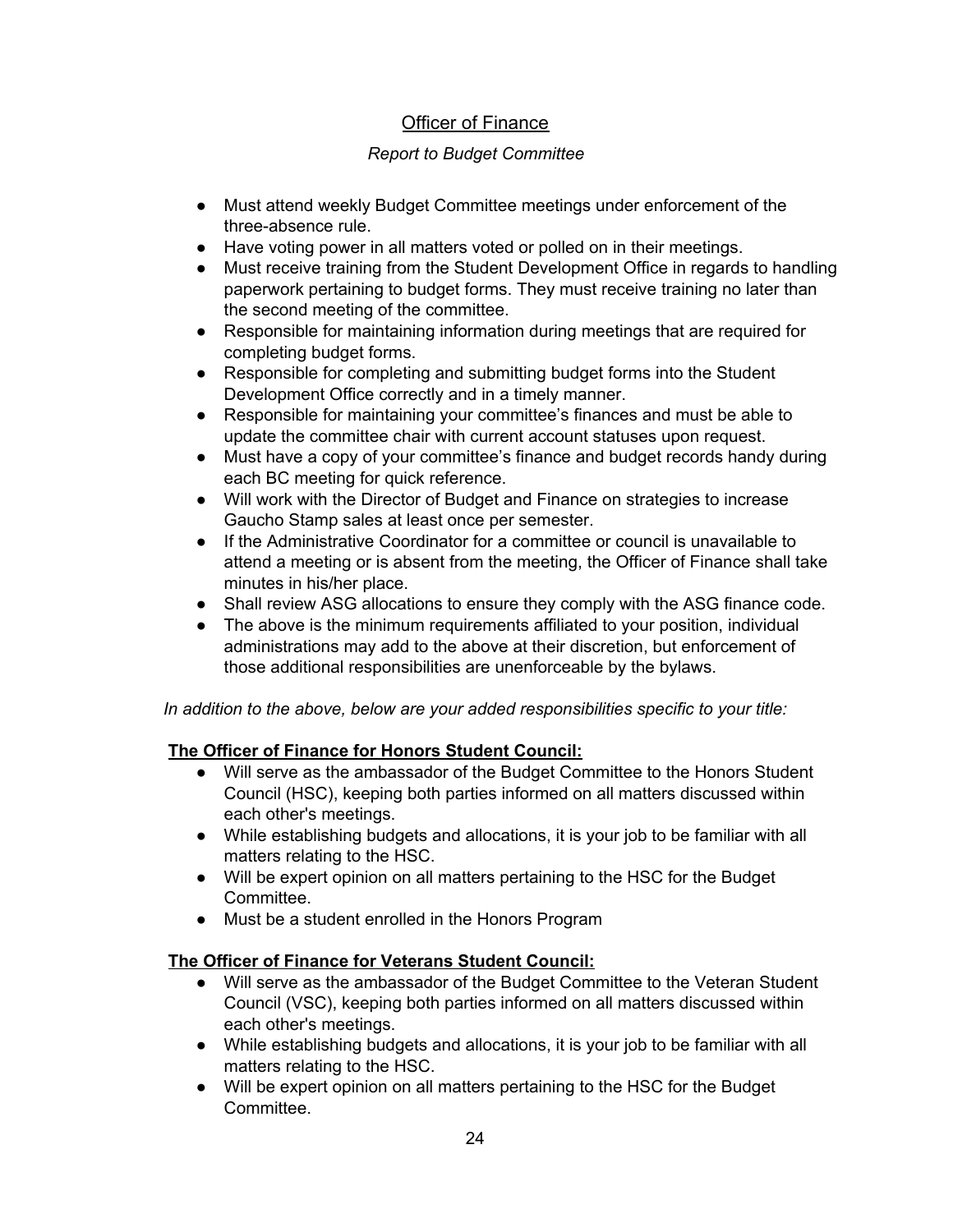# **The Officer of Finance for Events Committee:**

- Will serve as the ambassador of the Budget Committee to the Events Committee (EC), keeping both parties informed on all matters discussed within each other's meetings.
- While establishing budgets and allocations, it is your job to be well informed and outspoken on all matters relating to the EC.
- Will be expert opinion on all matters pertaining to the EC for the Budget Committee.

### **The Officer of Finance for International and Diversity Student Council:**

- Will serve as the ambassador of the Budget Committee to the International and Diversity Student Council (IDSC), keeping both parties informed on all matters discussed within each other's meetings.
- While establishing budgets and allocations, it is your job to be well informed and outspoken on all matters relating to the IDSC.
- Will be expert opinion on all matters pertaining to the IDSC for the Budget Committee.

#### **The Officer of Finance for Campus Sustainability Council:**

- Will serve as the ambassador of the Budget Committee to the Campus Sustainability Council (CSC), keeping both parties informed on all matters discussed within each other's meetings.
- While establishing budgets and allocations, it is your job to be well informed and outspoken on all matters relating to the CSC.
- Will be expert opinion on all matters pertaining to the CSC for the Budget Committee.

#### **The Officer of Finance for Inter-Club Council:**

- Will serve as the ambassador of the Budget Committee to the Inter-Club Council (ICC), keeping both parties informed on all matters discussed within each other's meetings.
- While establishing budgets and allocations, it is your job to be familiar with all matters relating to the ICC.
- Will be expert opinion on all matters pertaining to the ICC for the Budget Committee.
- Maintains the upkeep of the different clubs' levels on the ICC website
- Updates the ICC Commissary to reflect current standings.

# **The Officer of Finance (2 Members):**

- Must attend weekly Budget Committee meetings under enforcement of the three-absence rule.
- Will have voting power in all matters voted or polled on in their meetings.
- Shall be responsible for maintaining the Budget of the divisions at Saddleback College. Since this position does not belong to a second committee, they will be responsible for maintaining the budget of the divisions.
- Will work alongside the Director in regards to the allocation processes to divisions such as: special topic grants
- Will be expert opinion on all matters pertaining to the Saddleback College Division Budgets for the Budget Committee.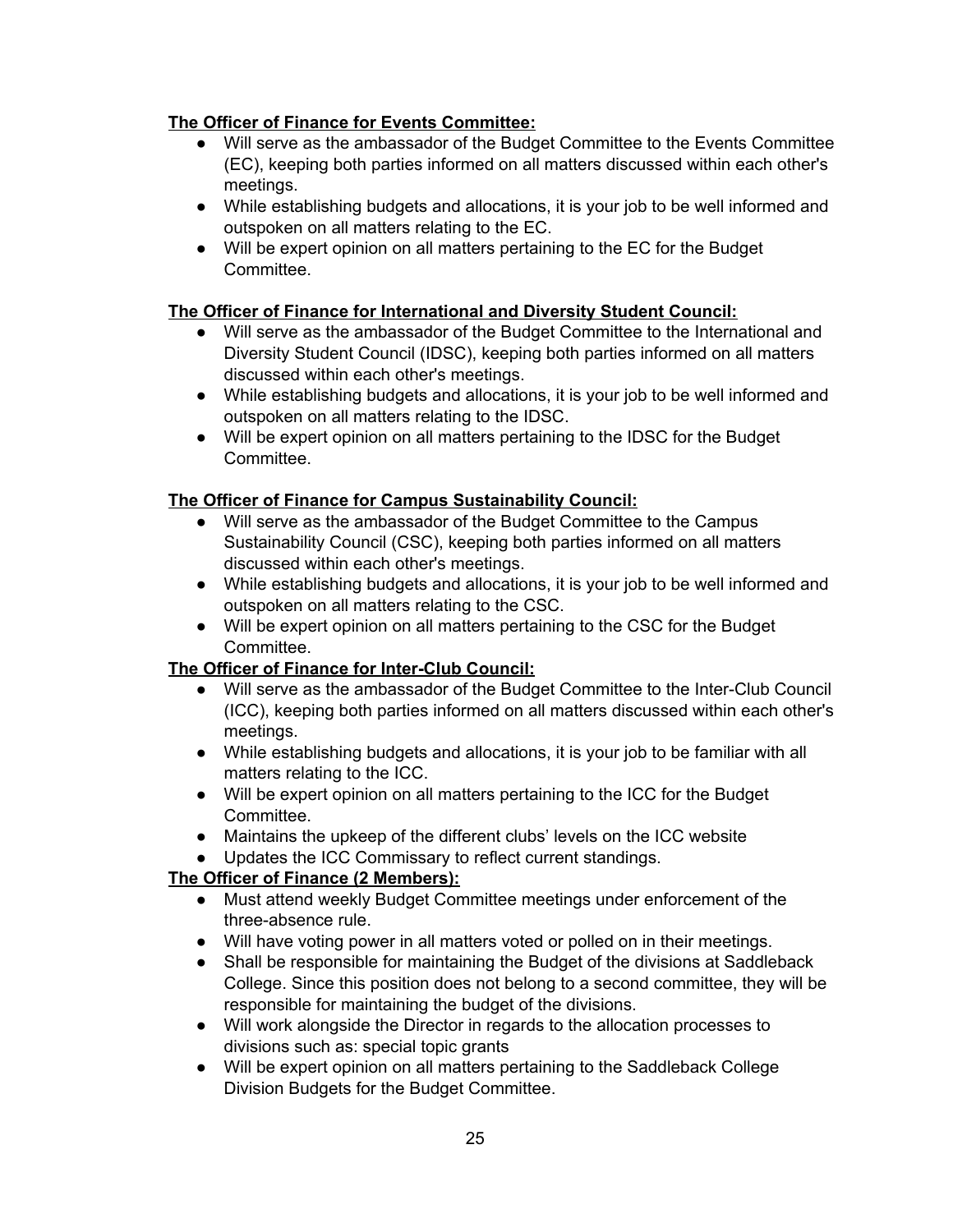# Officer of Publicity *Reports to Publicity Committee*

# **The Officer of Publicity for Honors Student Council:**

- Must be proficient with current digital design programs.
- Responsible for creating poster/flyer designs for the Honors Student Council.
- Must receive approval from the Social Media Content Creator before any designs are finalized.
- Must attend weekly Publicity Committee meetings under enforcement of the three-absence rule.
- Must attend weekly Honors Student Council meetings under enforcement of the three-absence rule.
- Has voting power in all matters voted or polled on in their respective committee/council meetings.
- Will work as a liaison between the Honors Student Council and the Publicity Committee.
- Must be a student enrolled in the Honors Program

#### **The Officer of Publicity for International and Diversity Student Council:**

- Must be proficient with current digital design programs.
- Responsible for creating poster/flyer designs for the International and Diversity Student Council.
- Must receive approval from the Social Media Content Creator before any designs are finalized.
- Must attend weekly Publicity Committee meetings under enforcement of the three-absence rule.
- Must attend weekly International and Diversity Student Council meetings under enforcement of the three-absence rule.
- Has voting power in all matters voted or polled on in their respective committee/council meetings.
- Will work as a liaison between the IDSC and the Publicity Committee.

# **The Officer of Publicity for Inter-Club Council:**

- Must be proficient with current digital design programs.
- Responsible for creating poster/flyer designs for the Inter-Club Council.
- Must receive approval from the Social Media Content Creator before any designs are finalized.
- Must attend weekly Publicity Committee meetings under enforcement of the three-absence rule.
- Must attend weekly Inter-Club Council meetings under enforcement of the three-absence rule.
- Has voting power in all matters voted or polled on in their respective committee/council meetings.
- Will work as a liaison between the ICC and the Publicity Committee.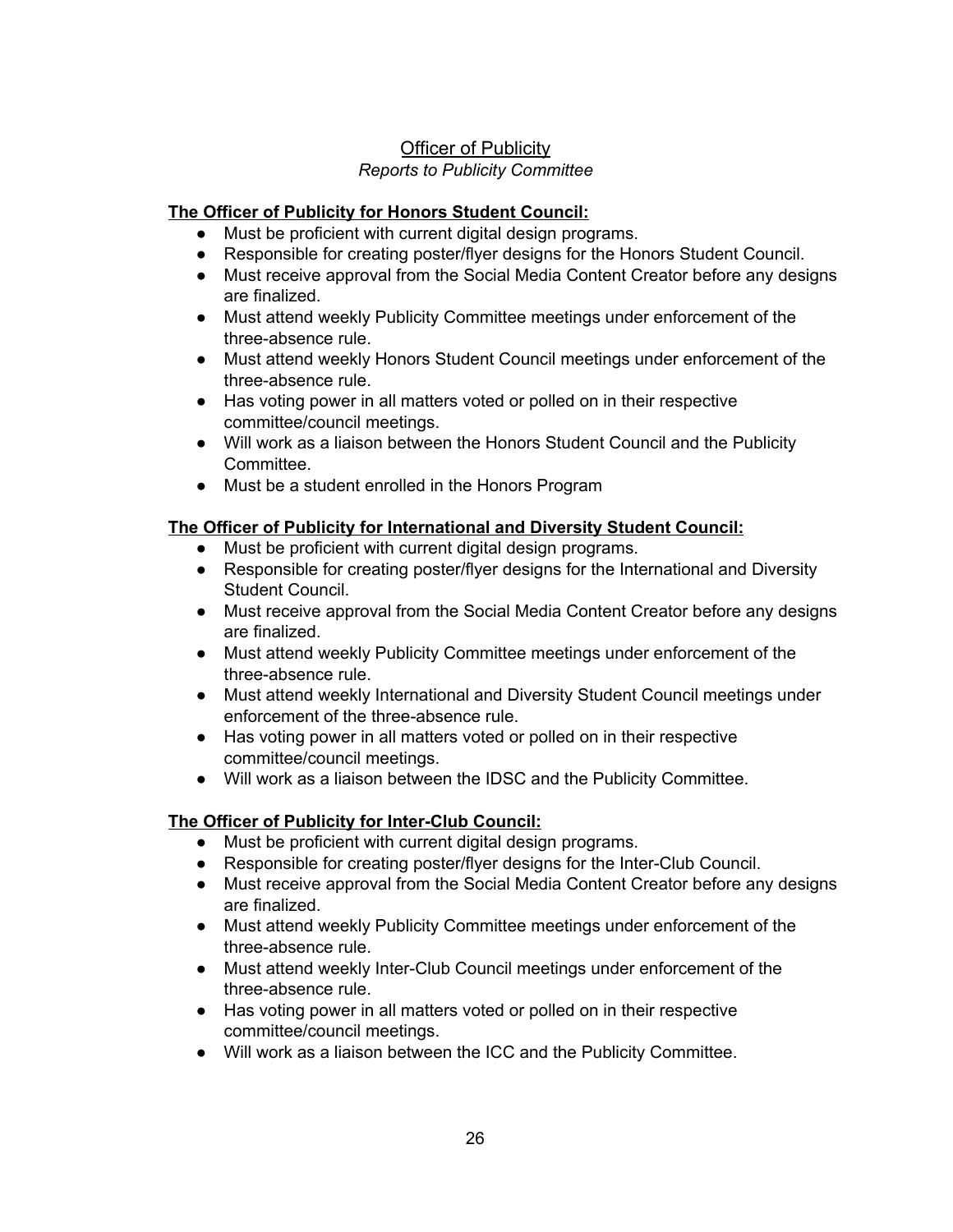# **The Officer of Publicity for Veterans Student Council:**

- Must be proficient with current digital design programs.
- Responsible for creating poster/flyer designs for the Inter-Club Council.
- Must receive approval from the Social Media Content Creator before any designs are finalized.
- Must attend weekly Publicity Committee meetings.
- Shall develop and execute methods designed to raise awareness of the VSC, veterans' services, and all other veteran's activities and resources available to veteran students at Saddleback College.

#### **The Officer of Publicity for Campus Sustainability Council:**

- Must be proficient with current digital design programs.
- Responsible for creating poster/flyer designs for the Campus Sustainability Council.
- Must receive approval from the Social Media Content Creator before any designs are finalized.
- Must attend weekly Publicity Committee meetings under enforcement of the three-absence rule.
- Must attend weekly Campus Sustainability Council meetings under enforcement of the three-absence rule.
- Has voting power in all matters voted or polled on in their respective committee/council meetings.
- Will work as a liaison between the CSC and the Publicity Committee.

# **The Officer of Publicity for Campus Life Squad Events:**

- Must be proficient with current digital design programs.
- Responsible for creating poster/flyer designs for the Campus Life Squad Events.
- Must receive approval from the Social Media Content Creator before any designs are finalized.
- Must attend weekly Publicity Committee meetings under enforcement of the three-absence rule.
- Must maintain email contact with Student Development Office about their events
- Has voting power in all matters voted or polled on in their respective committee/council meetings.
- <span id="page-26-0"></span>● Will work as a liaison between the SDO and the Publicity Committee.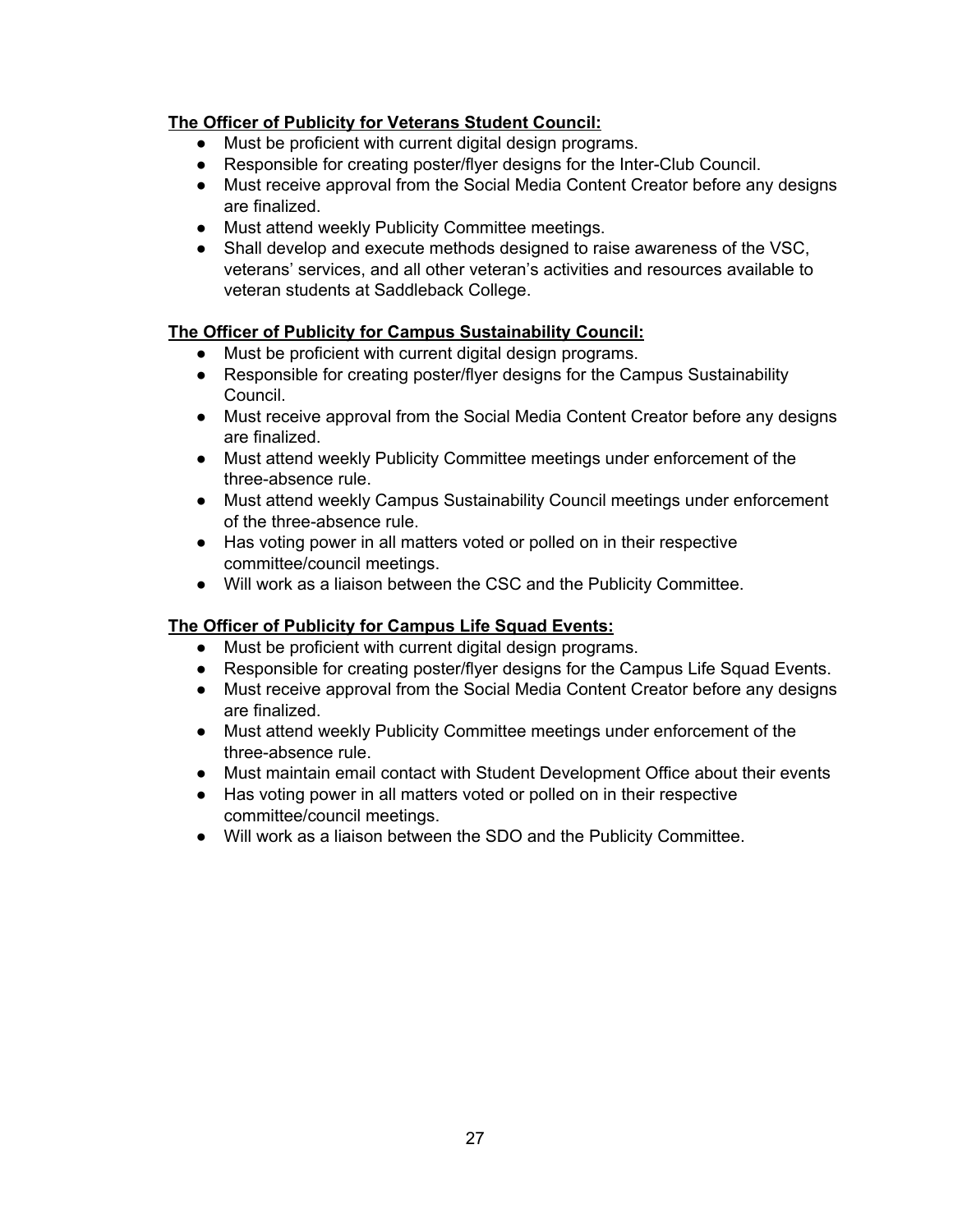# Specialized Officer Positions

# **The Officer of Art Design:**

- Ideally the Officer of Art Design should be pursuing a degree in the arts or otherwise have relevant artistic skill and/or experience.
- Must receive approval from the Publicity Committee before any designs are finalized.
- Must attend weekly Publicity meetings under enforcement of the three-absence rule.
- You have voting power in all matters voted or polled on in your council meeting.
- Responsible for providing artwork and designs for every ASG event.
- Responsible for coordinating poster themes to all ASG members so that all ASG posters are focused on the most current campaign across campus.
- Must maintain communication with the Art department at Saddleback College as well as collaborate with all publications on campus.
- Communicate weekly with the Officer of Graphic Design to develop the following week's ASG poster themes.
- Works on designs and flyers with the Officer of Social Media for posting on social media sites and phone apps applications.
- Responsible for reaching out to art students on the Saddleback College campus to use their artwork when possible.
- Responsible for handling any computer design tasks for ASG and any of its related events and functions
- The above is the minimum requirements affiliated to your position, incumbent administrations may add to the above at their discretion, but enforcement of those additional responsibilities are unenforceable by the bylaws.

# **The Officer of Media Journalism:**

- Must attend weekly Publicity meetings under enforcement of the three-absence rule.
- Will have voting power in all matters voted or polled on in your council meeting.
- Must receive approval from the Publicity Committee before any newsletter issues are finalized.
- Responsible for providing artwork and designs for every ASG event.
- Responsible for coordinating poster themes to all ASG members so that all ASG posters are focused on the most current campaign across campus.
- Must maintain communication with the Marketing department at Saddleback College as well as collaborate with all publications on campus.
- The officer of Media Journalist is in charge of newsletter on the website and video version of it which is going to be posted every week.
- The officer is also responsible for informing student body regarding events planned and executed by all the committees and councils on ASG.
- The officer is responsible for working with Publicity Committee to increase subscribers to the newsletter.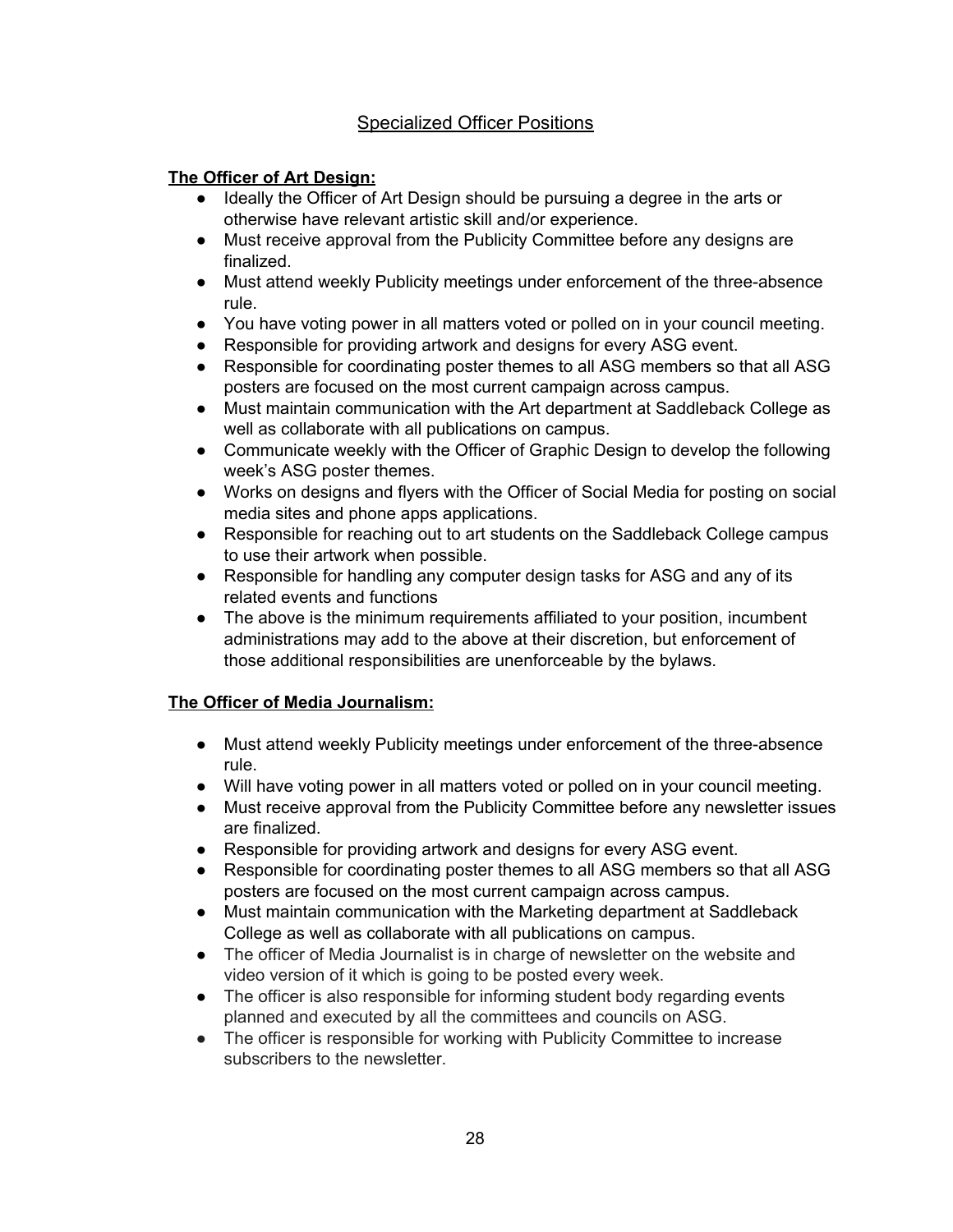• The above is the minimum requirements affiliated to your position, incumbent administrations may add to the above at their discretion, but enforcement of those additional responsibilities are unenforceable by the bylaws.

# **Social Media Content Creator**

- Create content for the ASG's social media accounts. This will primarily involve the creation of social media posts, but may also includes graphics and flyers.
- Will be responsible for coming up with ideas to publicize ASG events around campus.
- Must have experience with social media such as Instagram, Snapchat, Facebook and Twitter and basic editing programs such as Photoshop or Canva.
- Must receive approval from the Publicity Committee before any designs are finalized.
- Must attend weekly Publicity Committee meetings under enforcement of the three-absence rule.
- Responsible for communicating weekly with the Officer of Art Design to develop the following week's ASG flyer and poster themes

# **Digital Content Producer (3 members):**

- Produce video and photography content for the ASG's social media accounts.
- Will be responsible for coming up with ideas to publicize ASG events around campus.
- Must have experience with photography and or videography and basic editing programs such as Photoshop/Lightroom, Final Cut Pro or Adobe Premiere.
- Must receive approval from the Publicity Committee before any photos or videos are finalized.
- Must attend weekly Publicity Committee meetings under enforcement of the three-absence rule.
- Responsible for communicating weekly with the Digital Content Creator to create social media posts and publicize campus events.
- Responsible for taking photos and or videos at ASG events and keeping a public archive so that all members may access photos if/when necessary.
- Responsible for storing and maintaining a catalog (digital or otherwise) of photos and videos.

# **Webmaster:**

- Must be familiar with current computerized design programs.
- Must receive approval from the Publicity Committee before any designs are finalized.
- Must attend weekly PC meetings under enforcement of the three-absence rule.
- Responsible for handling any computer design tasks for ASG and any of its related events and functions.
- Responsible for communicating weekly with the Officer of Art Design to develop the following week's ASG poster themes.
- Works on designs and flyers with the Officer of Social Media for posting on social media sites.